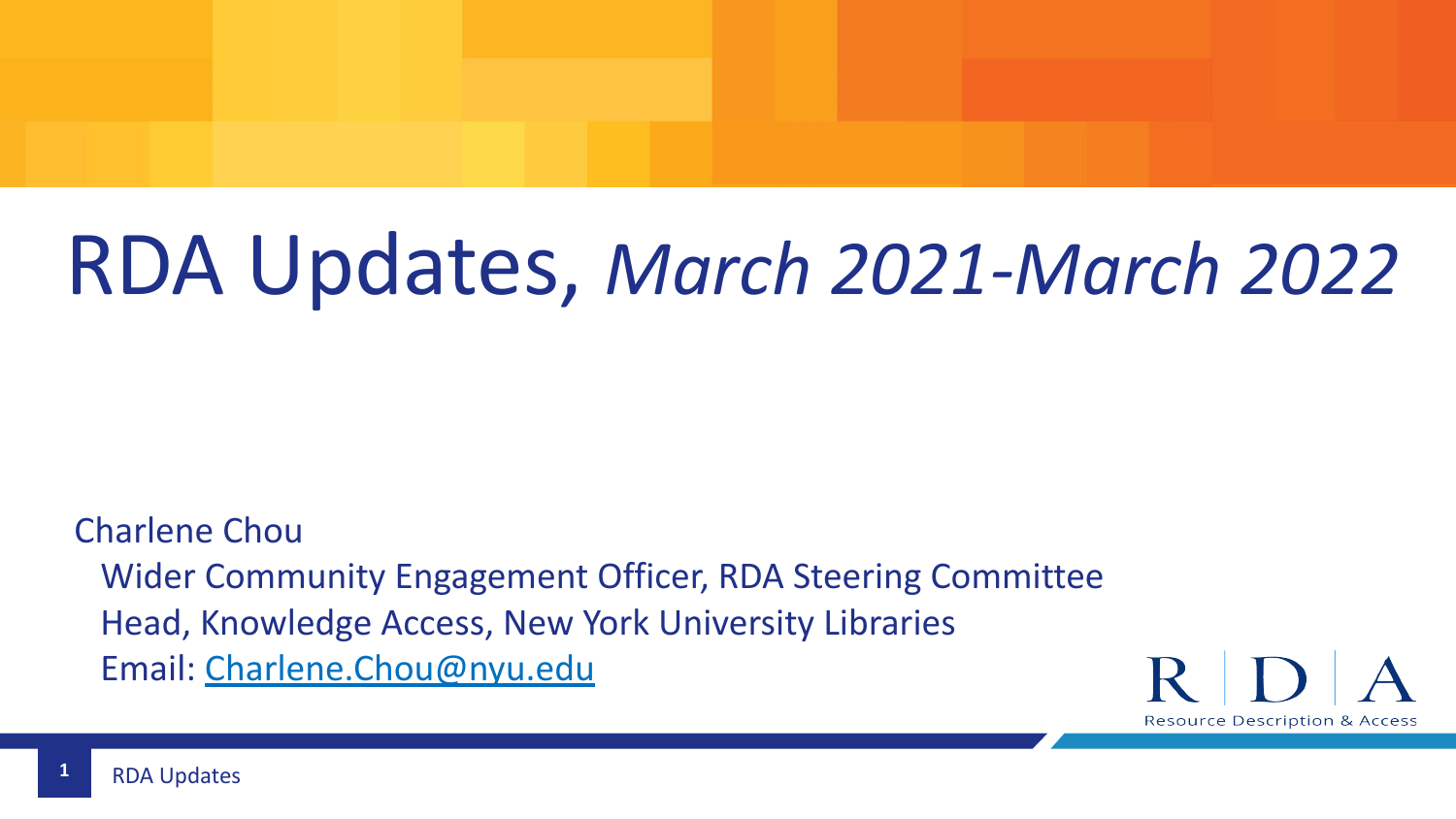## Agenda

- •RDA updates
	- **EXEC MEX CONTER 15 IN A 20 YO F AND RDA** working groups
	- **RDA/MARC WG: approved MARC proposals**
	- RDA & BIBFRAME mapping to come
- Official RDA Toolkit, March release (March 24th, 2022)
	- RDA: Entities and Guidance
	- **Updated community resources and documents**
- Community update: PCC RDA test
	- LC-PCC PS & MGD (Metadata Guidance Documentation) with examples
- •Welcome CEAL to participate

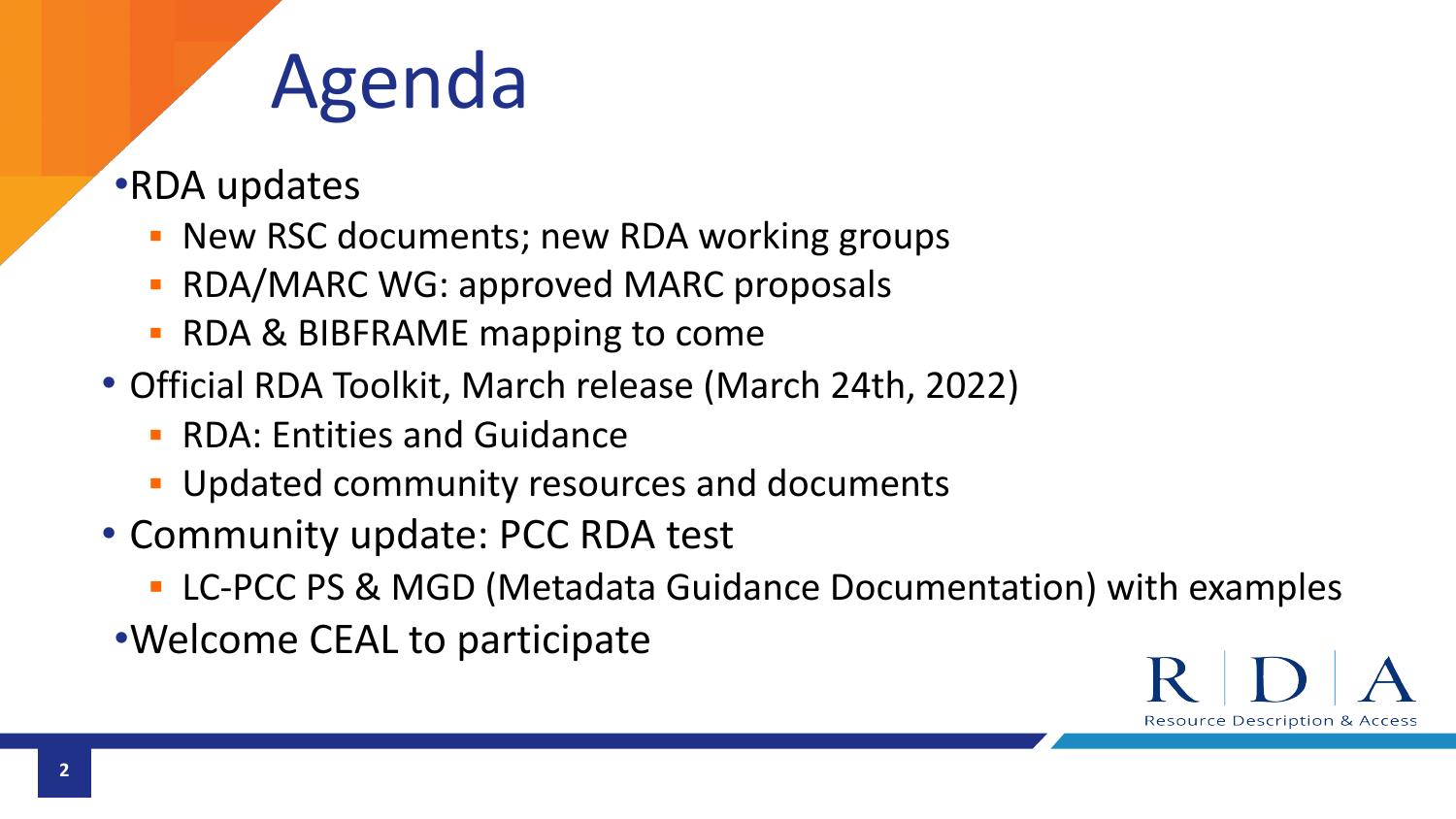## New RDA documents

•[Implementing the Collections Model in RDA](http://www.rda-rsc.org/sites/all/files/RSC-TechnicalWG-2021-2-RSCDecisions-rev.pdf)

- •**[Realignment of Expression to Expression Relationship Elements](http://www.rda-rsc.org//sites/all/files/RSC-TechnicalWG-2021-1-RSCDecisions-rev.pdf)**
- •[Revision of Expression: relief type \(now Expression: relief](http://www.rda-rsc.org//sites/all/files/RSC-EURIG-2021-1-RSCDecisions-rev.pdf) [representation\)](http://www.rda-rsc.org//sites/all/files/RSC-EURIG-2021-1-RSCDecisions-rev.pdf)
- •[3R Project Final Report](http://www.rda-rsc.org/sites/all/files/3R%20Project%20Final%20Report.pdf)

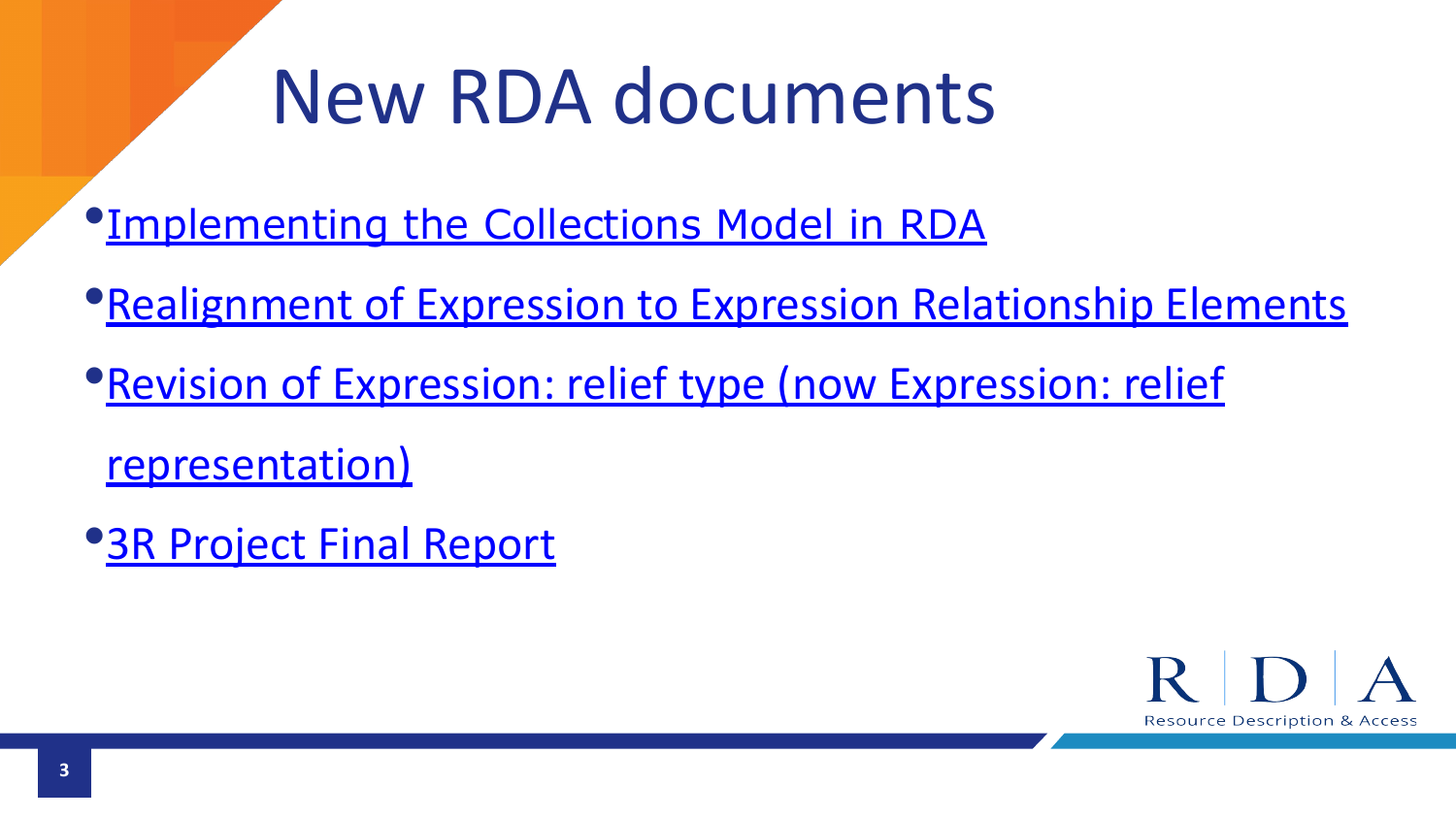# New RDA working groups

### •[Extent Working Group,](http://www.rda-rsc.org/sites/all/files/RSC-Chair-2022-1.pdf) 2022-2023

- Improve the RDA standard for elements that use measurements, primarily extent and dimensions elements
- •[Official Languages Working Group](http://www.rda-rsc.org/sites/all/files/RSC-Chair-2022-2_0.pdf), 2022-2023
	- Examine the concept of "official language" for corporate bodies in RDA
- •[Place/Jurisdiction Working Group](http://www.rda-rsc.org/sites/all/files/RSC-Chair-2022-3.pdf), 2022-2023
	- Examine the concepts of place and jurisdiction (corporate body) and their associated definitions and instructions in RDA

Resource Description &

- •[Religions in RDA Working Group,](http://www.rda-rsc.org/sites/all/files/RSC-Chair-2022-4.pdf) 2022-2023
	- **Expand the non-Christian coverage in RDA**
	- **[Western and Christian bias in the 3R Toolkit](https://drive.google.com/file/d/11iqfdLhrRoDOU2ZlXndMenByL_pCDeWr/view) report (2019)**

**4**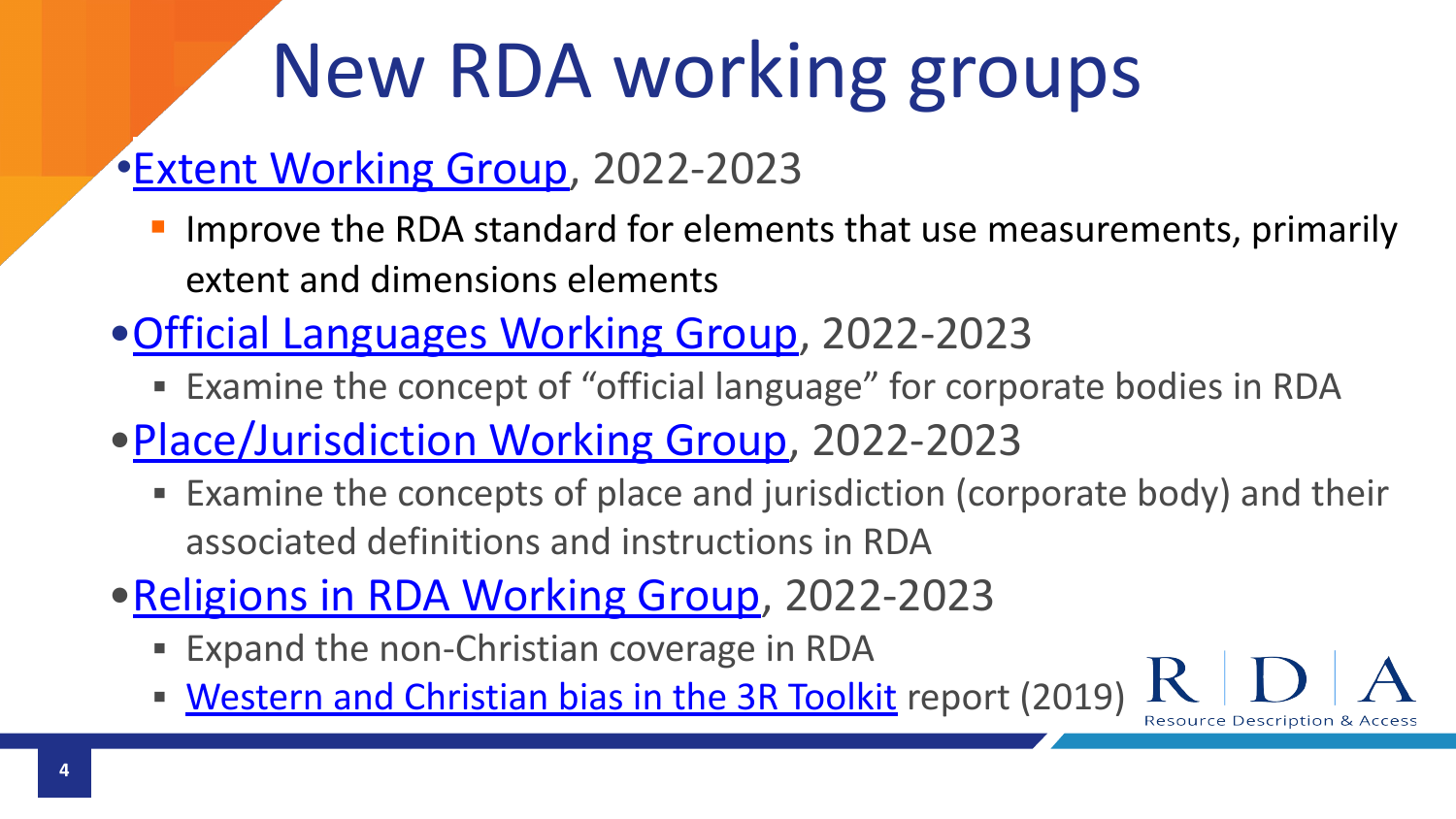# MARC/RDA Working Group

•New MARC proposals were approved by the MARC Advisory Committee in January, 2022

- [Recording Data Provenance in the MARC 21 Authority and Bibliographic Formats](https://www.loc.gov/marc/mac/2022/2022-05.html)
	- <sup>o</sup> Proposed changes: define subfields for data provenance: \$7, \$5, \$z
- [Recording Representative Expressions in the MARC 21 Authority and Bibliographic](https://www.loc.gov/marc/mac/2022/2022-04.html) [Formats](https://www.loc.gov/marc/mac/2022/2022-04.html)
	- Proposed changes: define new field 387 (Representative expressions); new 1st indicator values 2 and 3; new 1st indicator 2 in field 384
- **EXECORDING Non-Cartographic Scale Content in the MARC 21 Bibliographic Format** 
	- <sup>o</sup> 507 Scale for Visual Materials (NR)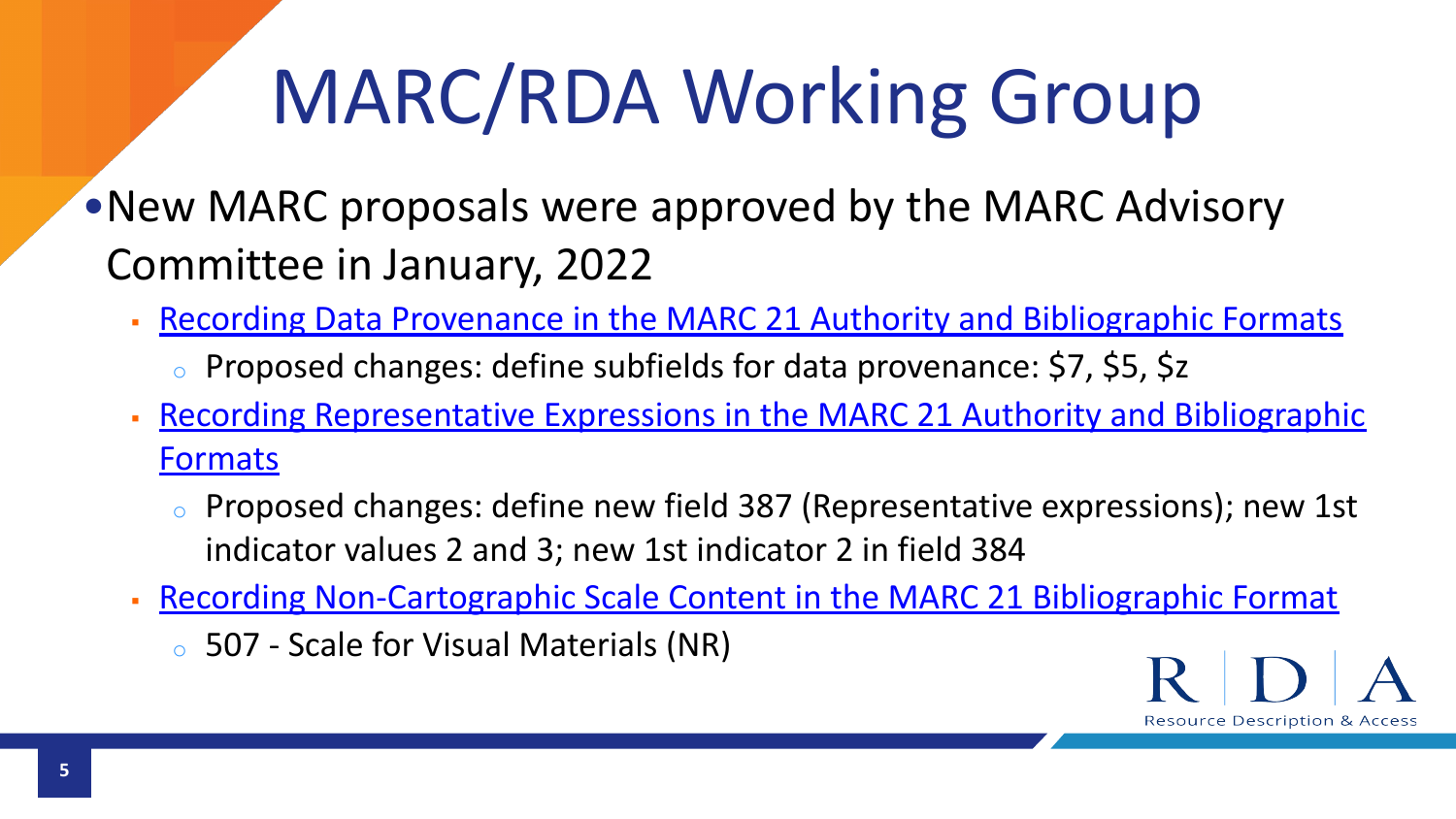# RDA & BIBFRAME mapping

"The RDA Technical Working Group will be working on the RDA and BIBFRAME mapping and the mapping has a target date of December 2022."

– *Damian Iseminger*, RDA Technical Team Liaison Officer

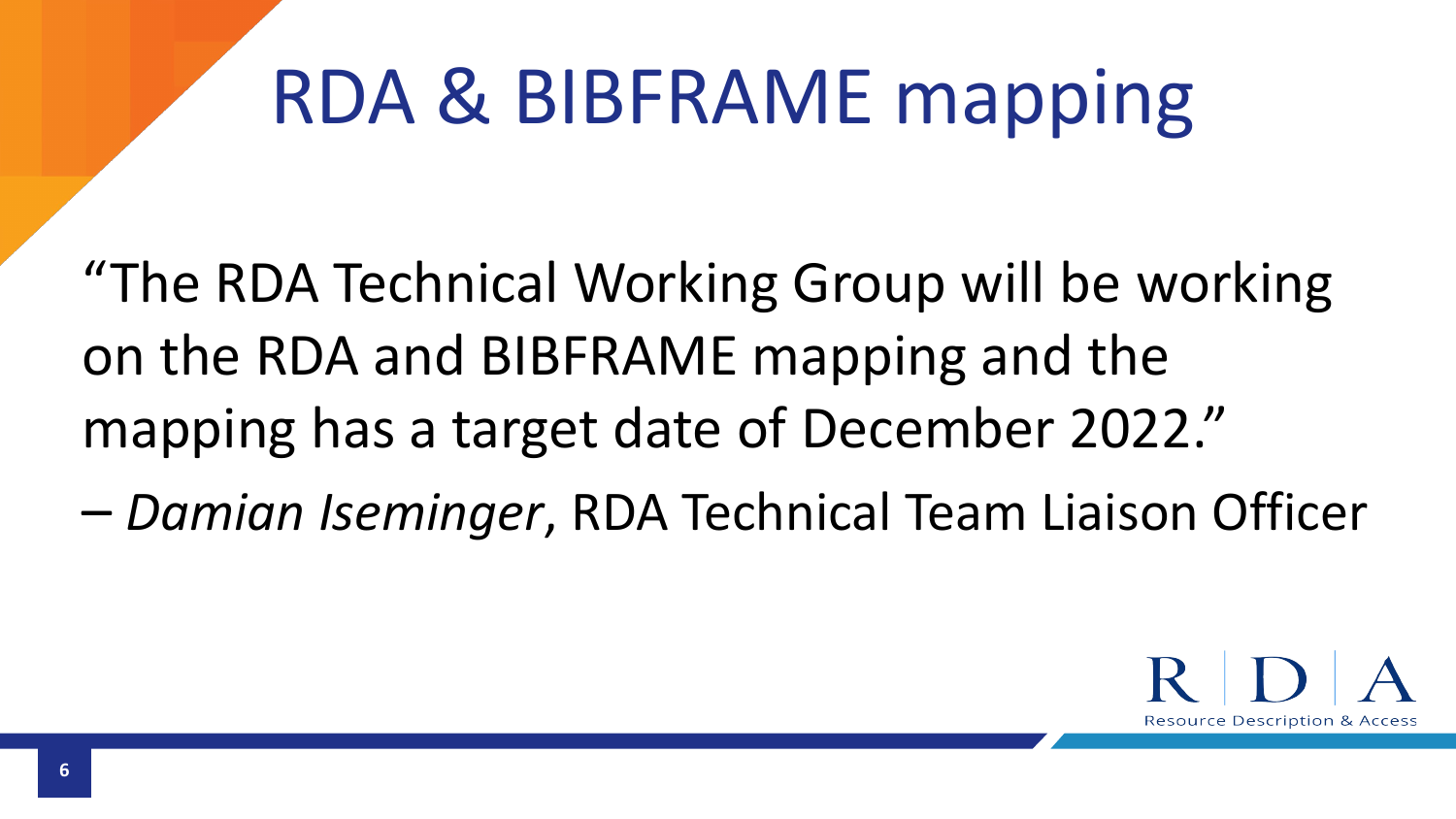# Official RDA Toolkit

- Both global vs. local considerations (Glocalization)
	- Official RDA is an international standard with Options which may be governed by policy statements or application profiles provided by cataloging agencies.
- RDA supports linked data
	- An Entity & relationship model (based on IFLA LRM)
		- <sup>o</sup> Entities are described using elements
	- [RDA Toolkit:](https://access.rdatoolkit.org/) entities, elements, vocabularies, guidances and instructions
	- **[RDA Registry](https://www.rdaregistry.info/):** linked data and Semantic Web representations of the elements (open access)
- Toolkit development goals
	- Develop a tool to support application profiles or specialized communities

**Resource Description & Access** 

**• Develop a generic mapping tool, visual browser, etc.**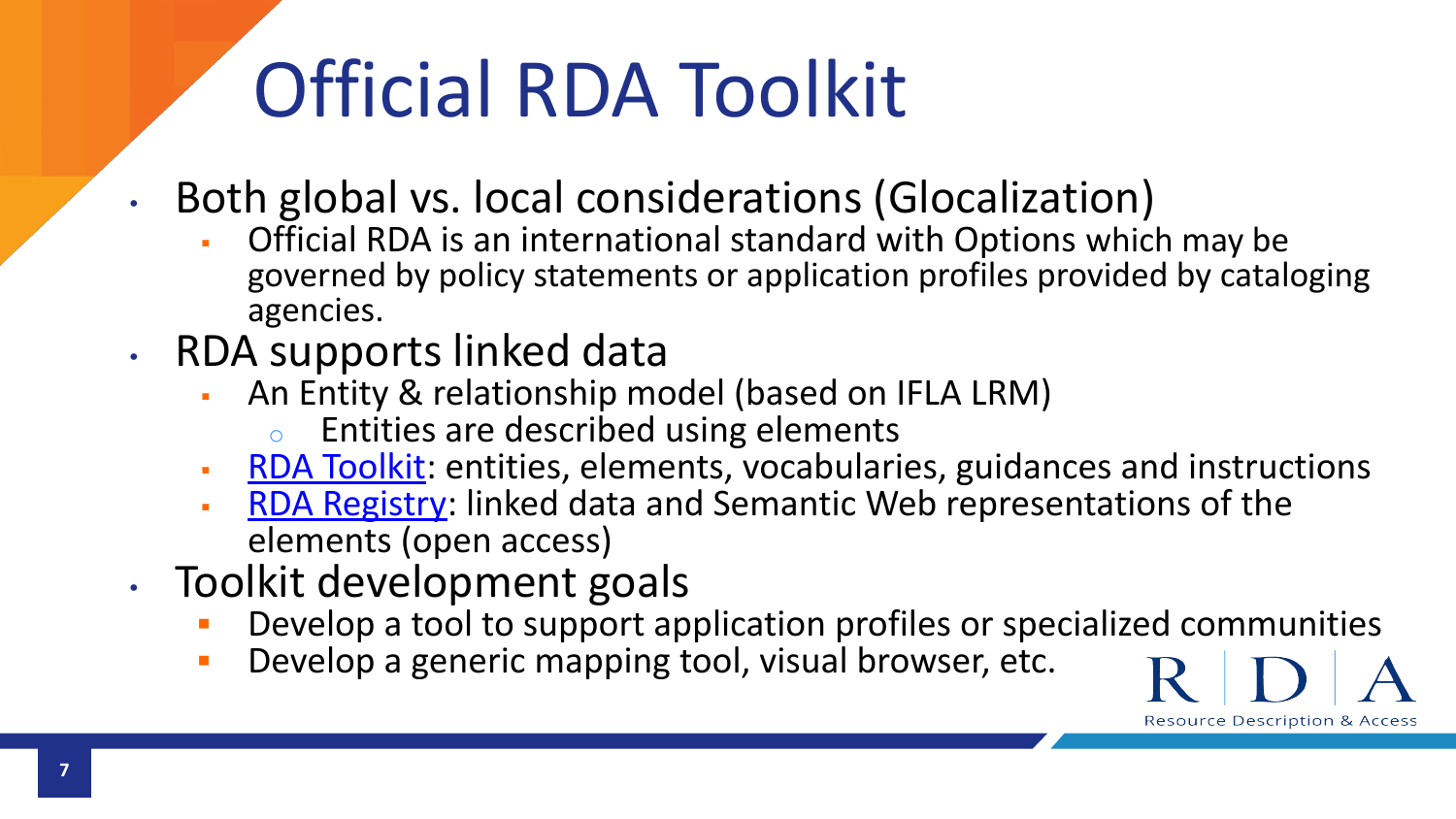

Obtain links and citation numbers to specific parts of instructions when highlighting text

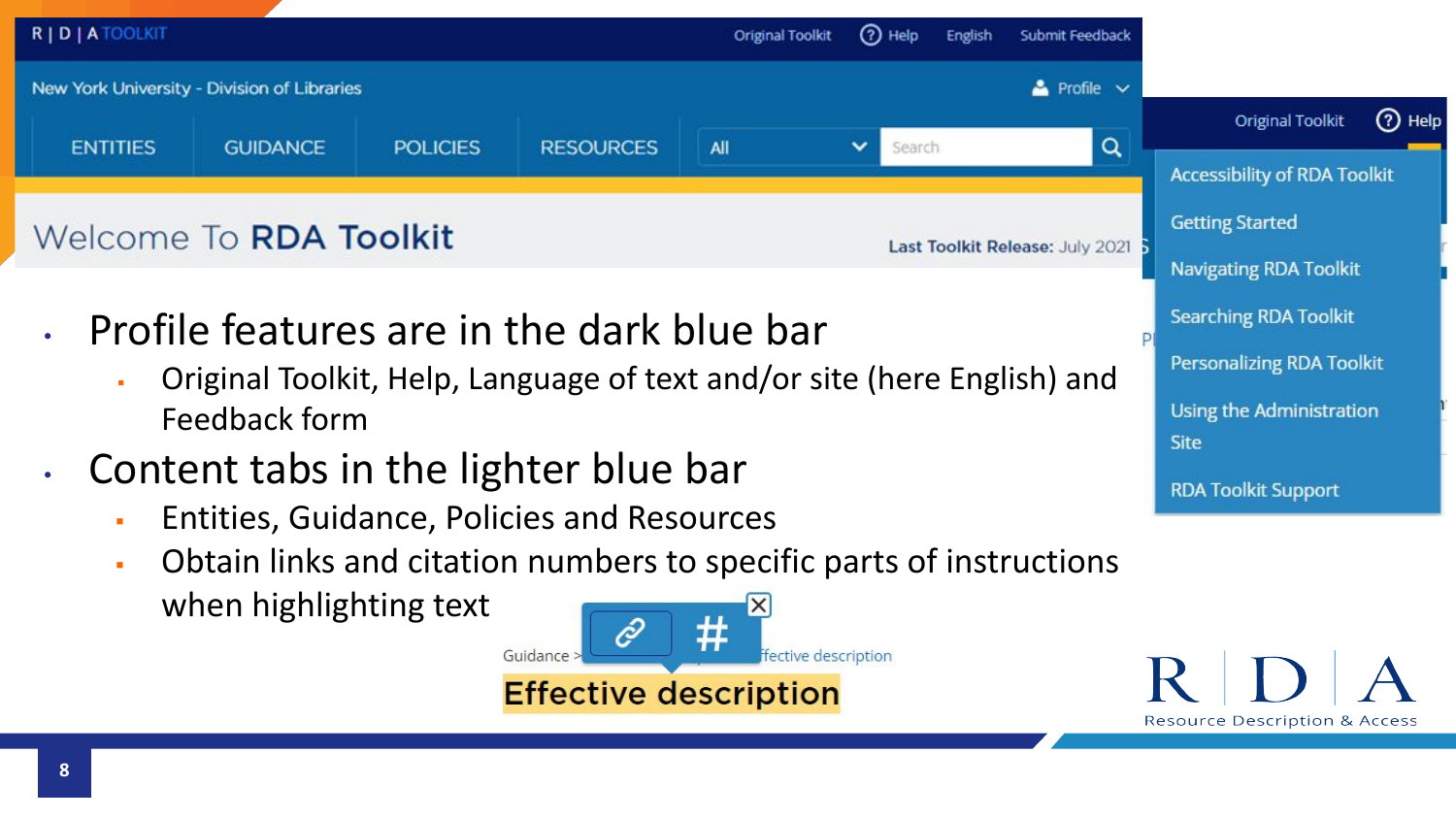

•Based on IFLA Library Reference Model (LRM) entities •Separate pages for each

### •Related elements linked at the bottom of each page

#### elements



**ENTITIES RDA Entity** Work Expression Manifestation Item Agent Person **Collective Agent** Corporate Body Family Nomen Place Timespan

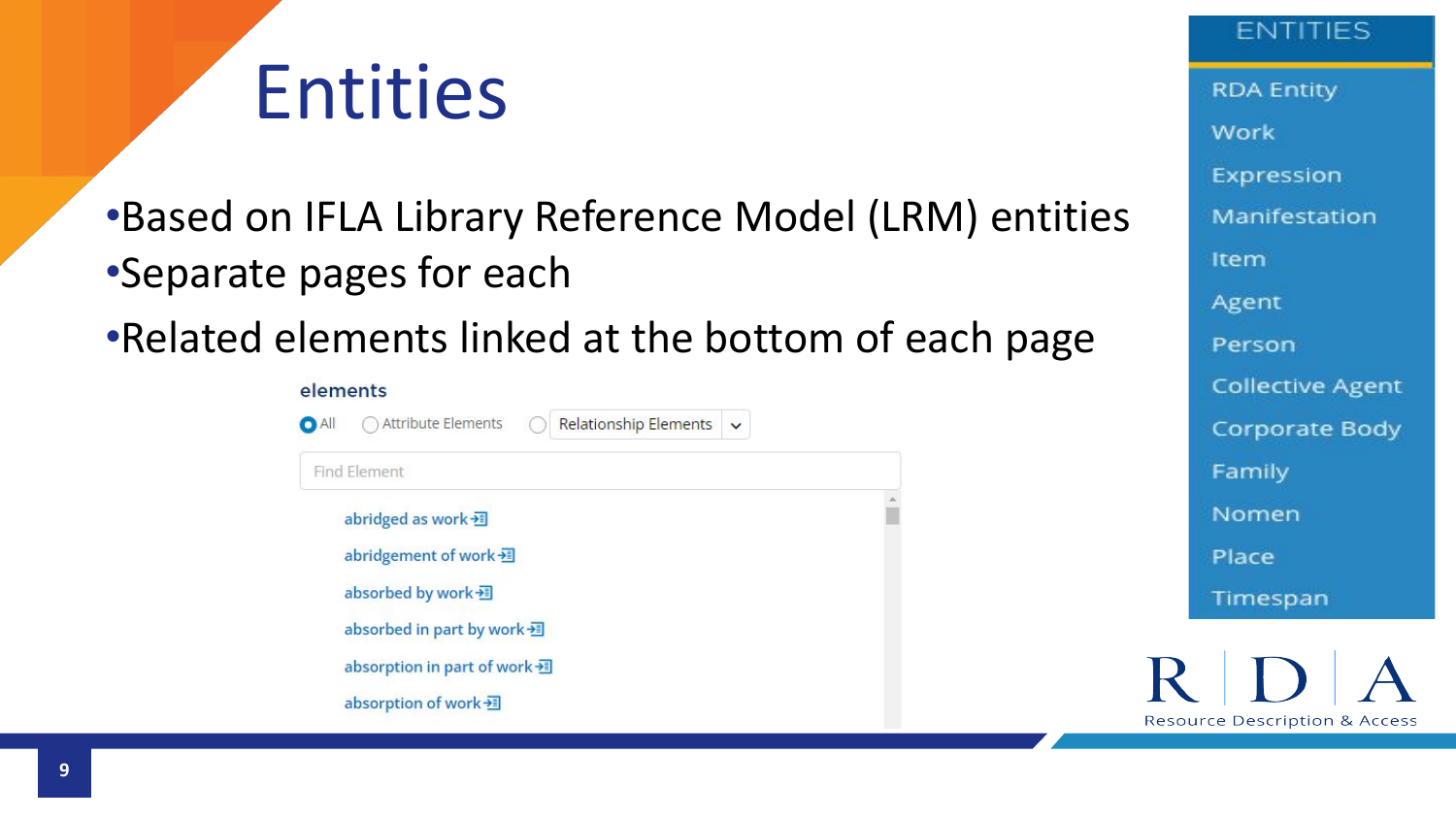## Structure of Element Pages

- •Name of element
- •Definition and scope
	- **Element reference**
- •Prerecording
	- **This element may refer to ...**
- •Recording
	- **· Four recording methods**
- •Related elements, as applicable: Broader, Narrower, Inverse

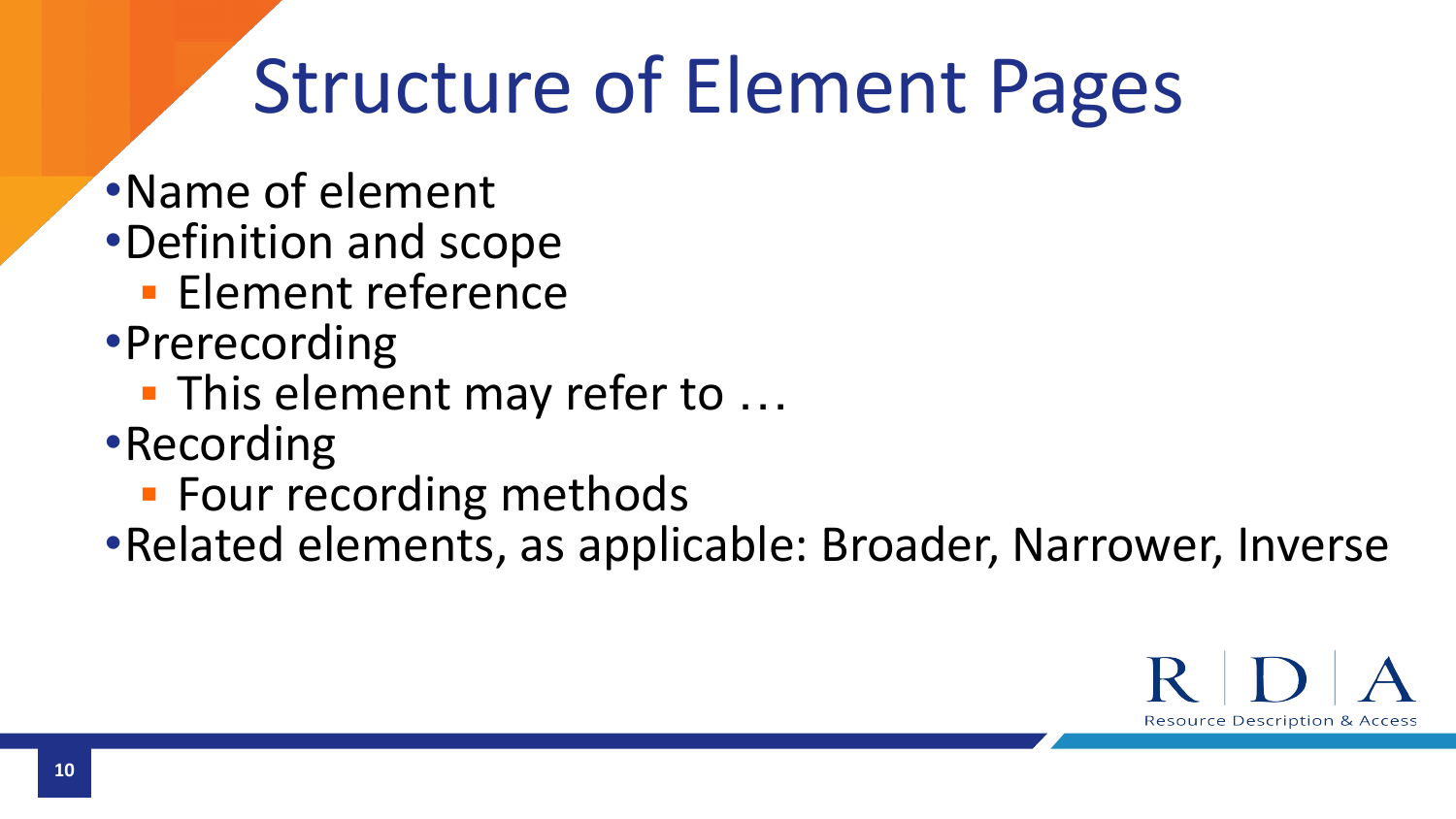#### **GUIDANCE**

**POLIC** 

**Introduction to RDA Aggregates Application profiles Content and carrier** Data provenance **Diachronic works Entity boundaries** Fictitious and non-human appellations **Manifestation statements** Nomens and appellations **RDA** implementation scenarios **Recording methods Representative expressions Resource description** Terminology **Transcription guidelines User tasks Well-formed RDA** 

## Guidance

- •Topical approach
	- Separate from instructions
	- For background information, new concepts, and instructions that apply to more than one element

### •May be referenced in the element pages

**• Entities**  $\rightarrow$  **Manifestation**  $\rightarrow$  **Recording**  $\rightarrow$ **[Describing a manifestation](https://access.rdatoolkit.org/en-US_ala-cf0b18a4-5a55-3358-94b0-2d4fb5449314/div_apg_3cy_ydb)** (linked to Guidance → Resource description)

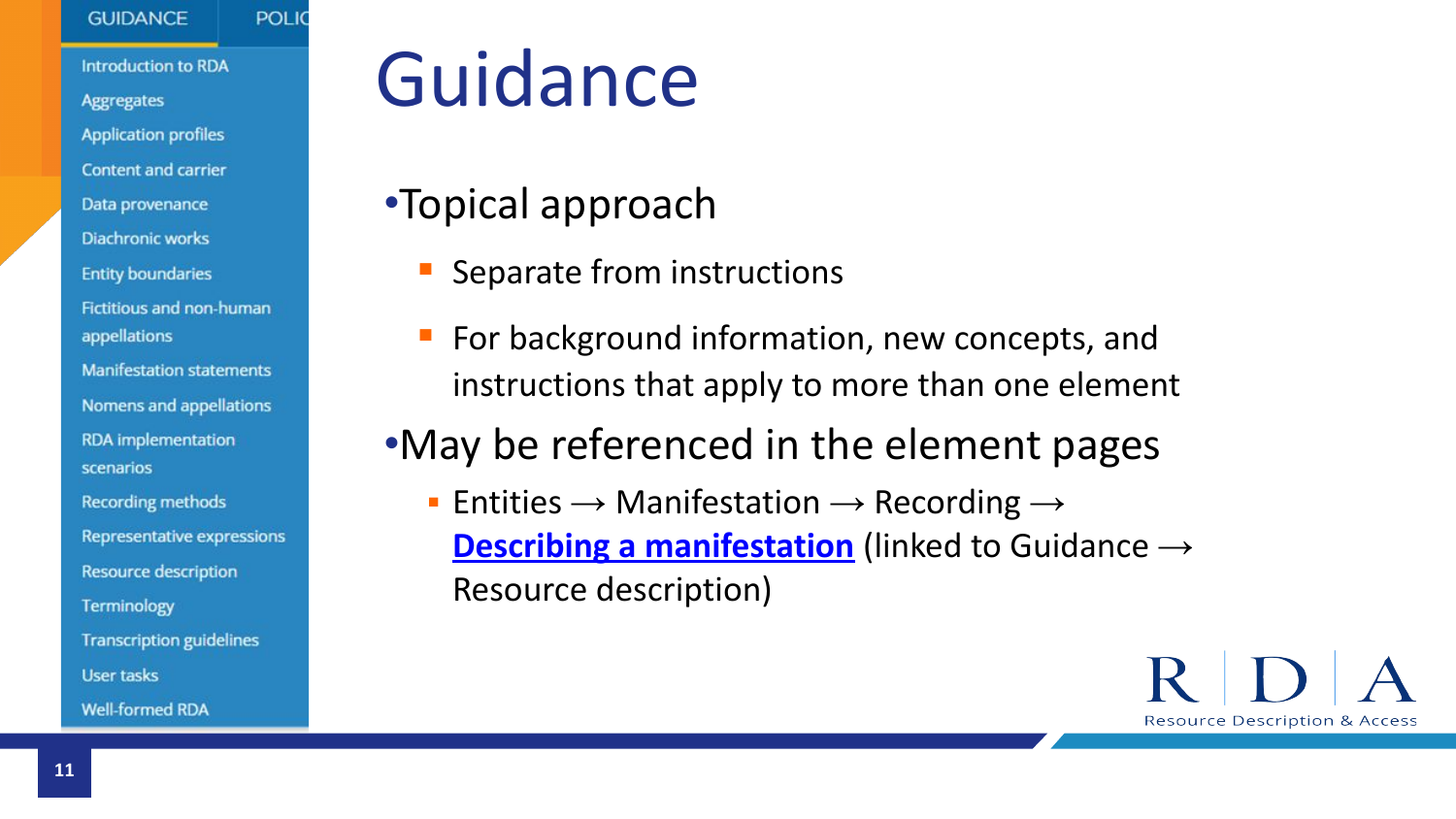## Entity boundaries

•RDA definition: An RDA entity boundary is the set of criteria that is applied by an agent who creates metadata to *determine if a description of a new RDA entity is required*.

- •Two types
	- **Absolute boundary** of the entity: determined by characteristics of the entity that reflect the physical world: Item, Manifestation, Person, Place and Timespan
	- **Relative boundary** of the entity: determined by bibliographic and cultural conventions
		- $\circ$  Some element values where a difference may or may not require a new entity description within a given implementation, for example, Manifestation: *date of manufacture*

**Resource Description & Access** 

**12**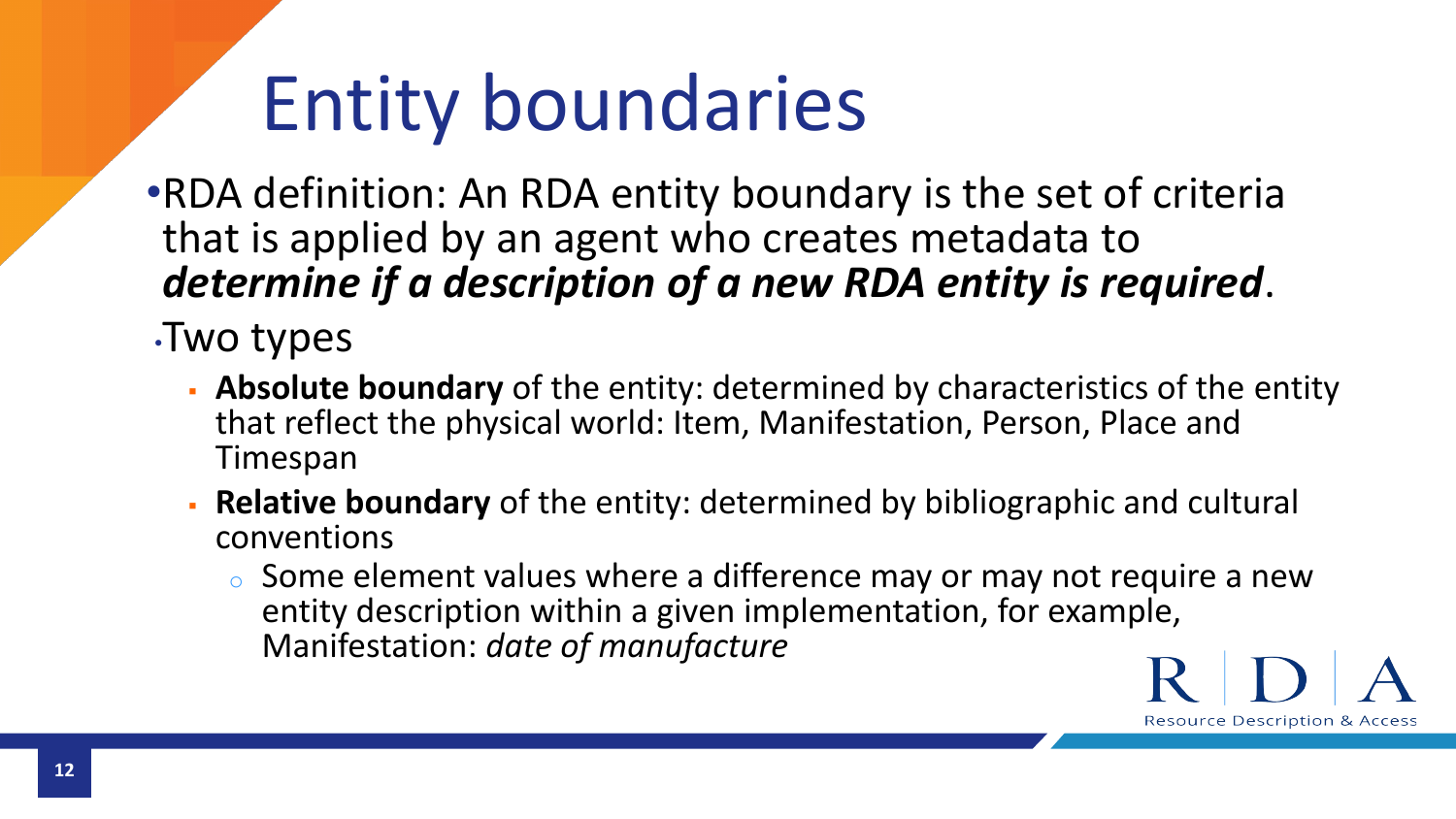### The boundary of a specific entity

For instructions on the boundary of a specific entity, see:

- Agent. Entity boundary  $\frac{1}{2}$
- Collective Agent. Entity boundary
- Corporate Body. Entity boundary >
- Expression. Entity boundary
- Family. Entity boundary  $\equiv$
- Item. Entity boundary 题
- Manifestation. Entity boundary 题
- Nomen. Entity boundary 通
- Person. Entity boundary
- Place. Entity boundary 题
- RDA Entity. Entity boundary
- Timespan. Entity boundary »
- Work. Entity boundary 题

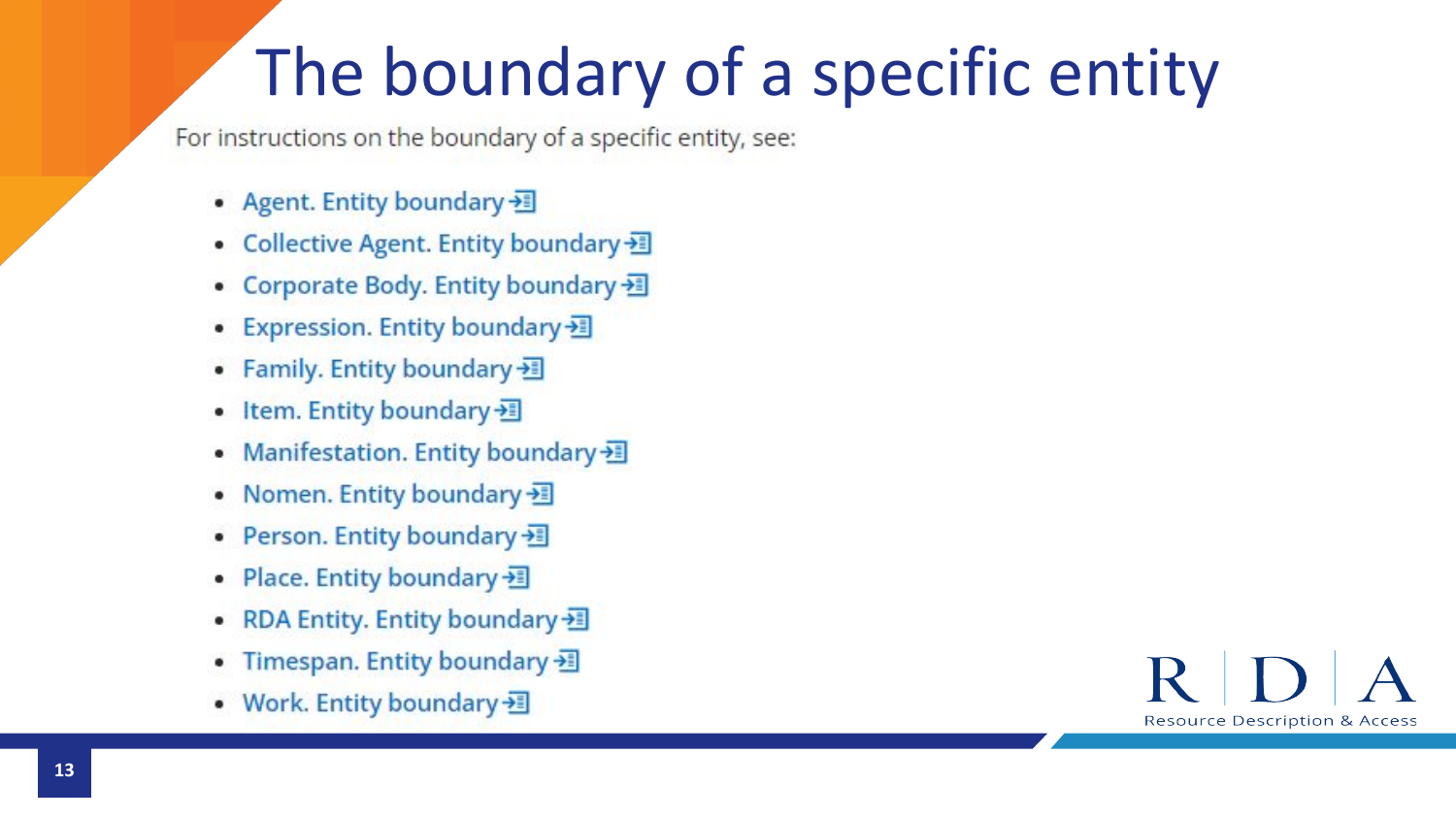### Work entity boundary

- A (static) work: a significant difference in:
	- **Work** 
		- $\circ$  Subject or an element subtype; related agent of work or an element subtype; elements of an expression whose content differs from another realization of a work as the result of a change in genre or literary form, editorial policy, style; extension plan
	- Expression: aggregates for the aggregating expression
- A diachronic work: a significant difference in:
	- **Work: frequency or ISSN**
	- Manifestation: carrier type
	- Characteristics of the plan for embodiment of the work over time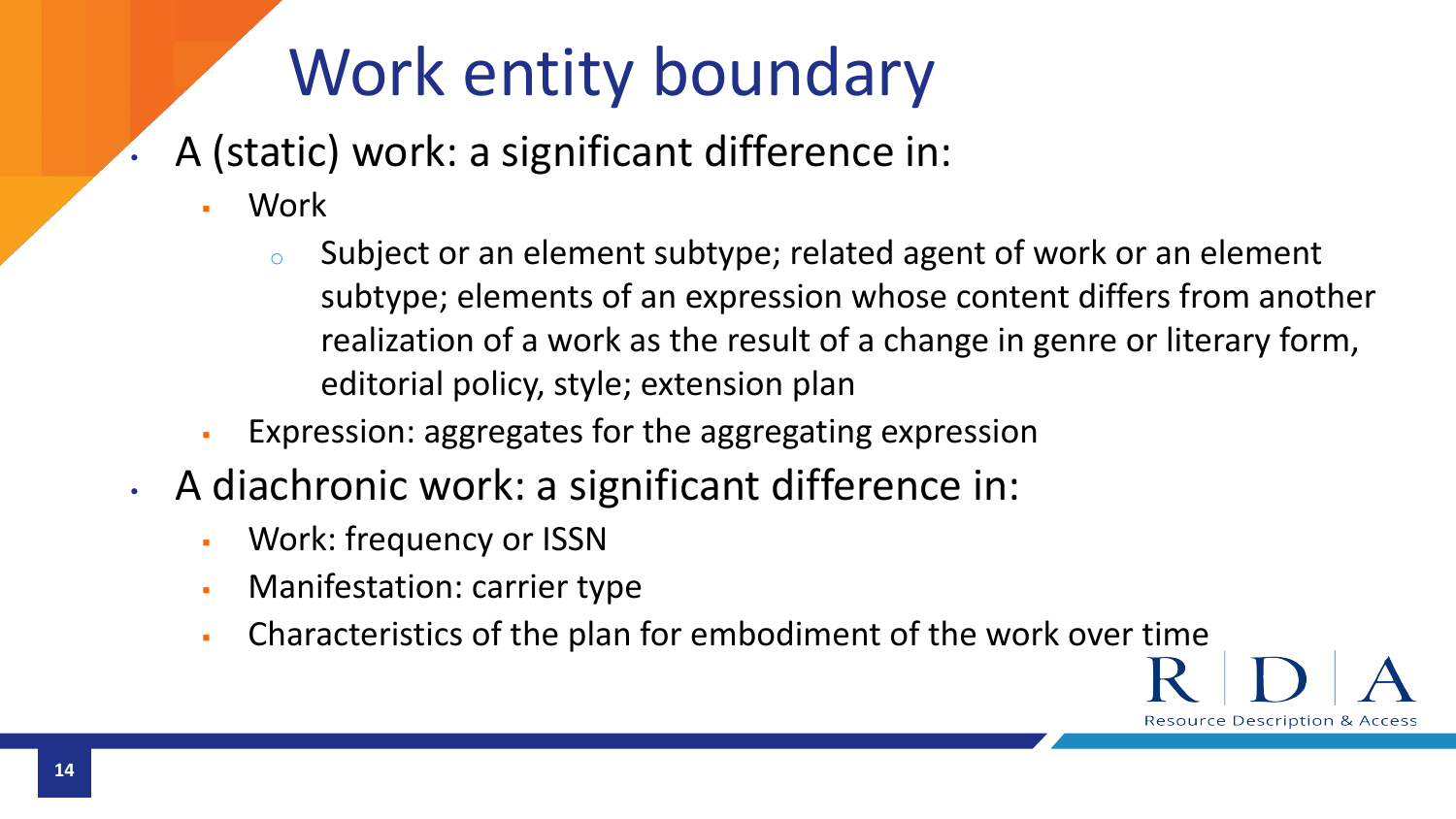### Diachronic work entity boundary

- Preferred title of work is in a language and script that divides text into words. There is a difference in a value of Work: preferred title of work that is a change in the first five words following an initial article, if any
- Preferred title of work that is a change in meaning or an indication of a different subject
- Preferred title of work that is a change in a value of Corporate Body: name of corporate body

Resource Description &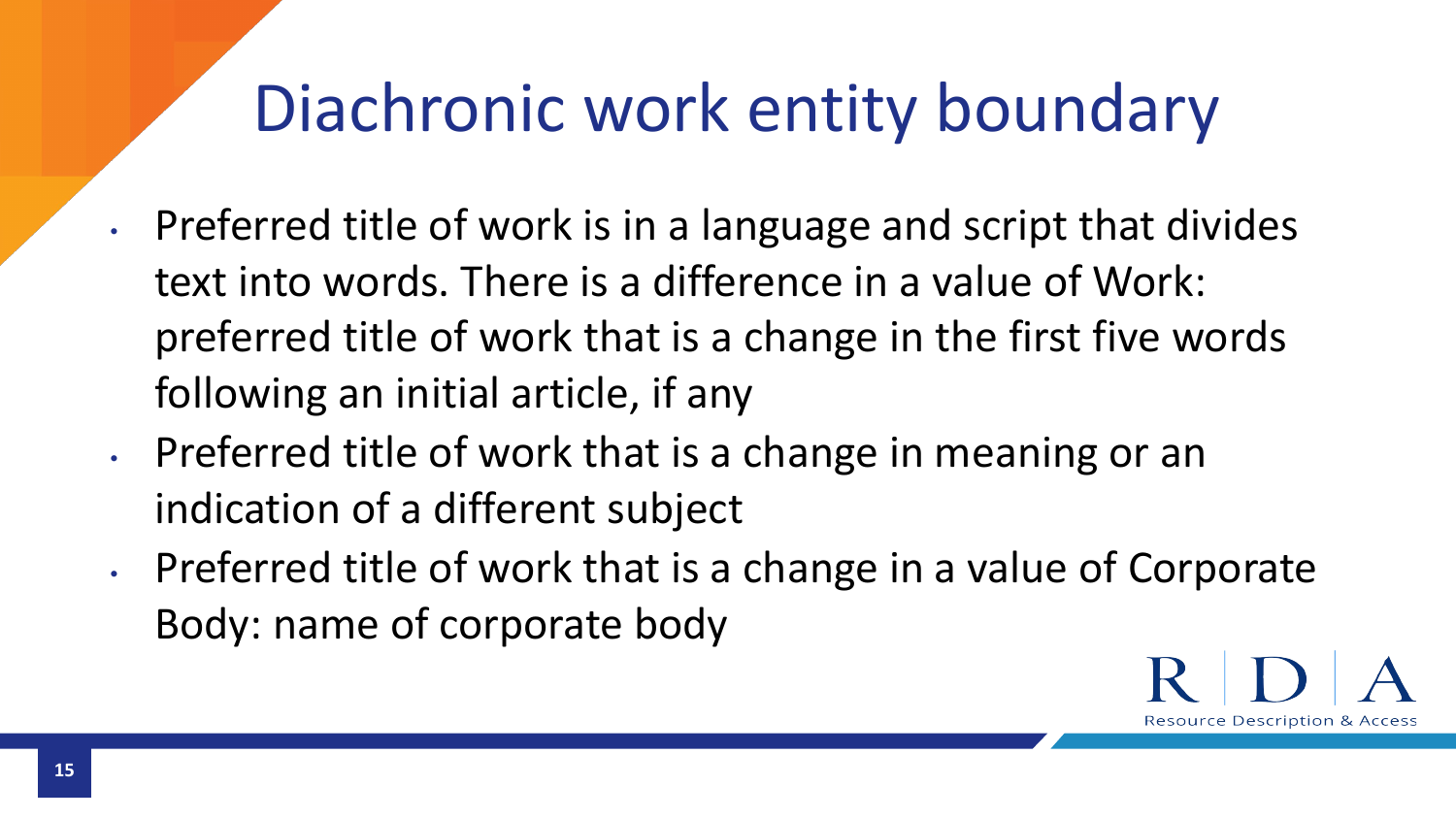### Community guidance & resources

- In RDA
	- Policy statements
		- Decisions for a cataloging agency or community
	- Community resources
		- Community-specific guidance not in the above
	- **Documents** 
		- User-created documentation
		- Can be used privately or shared locally or globally

Resource Description & Access

- Outside RDA
	- Application profile
	- **LC-PCC Metadata Guidance Documentation** 
		- o With examples in MARC and BIBFRAME

**16**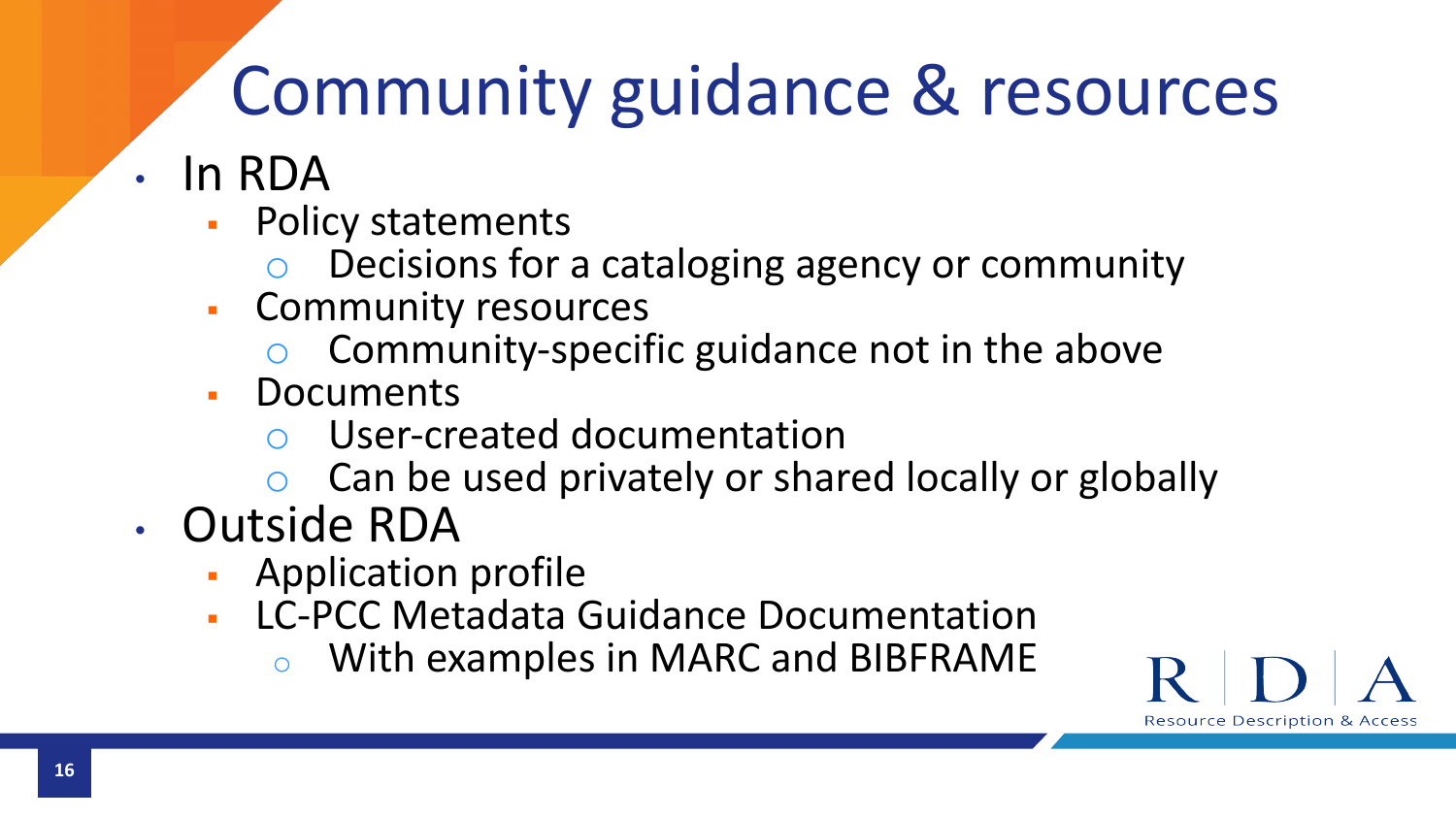## Policies

- Currently 3 PS posted in draft form
- Also access through PS set selection menu

Entities > Work

### **Work**

### **Definition and Scope**

A distinct intellectual or artistic creation, that is, the intellectual or artistic content.



#### Select Policy Statement Set (1)

| <b>Show None</b> |  |
|------------------|--|
| <b>Show None</b> |  |
| BLPS(0)          |  |
| LC-PCC PS (33)   |  |
| MLA BP (0)       |  |

 $\mathbf R^-$ **Resource Description & Access**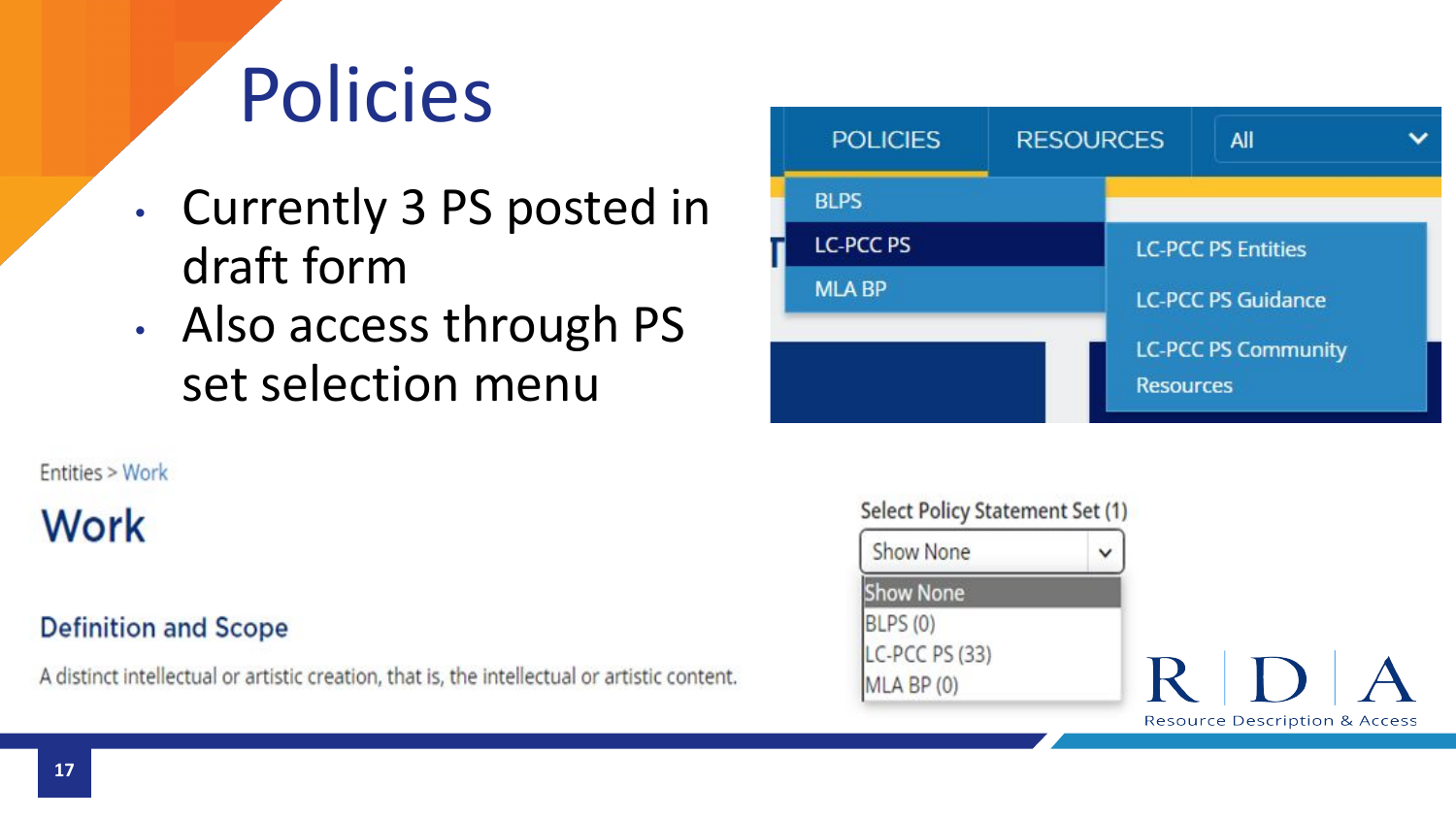Entities > Work > creator corporate body of work

#### creator corporate body of work

#### Select Policy Statement Set (2) LC-PCC PS (7)  $\checkmark$

#### **Definition and Scope**

A corporate body who is responsible for creating a work.

A creator of work includes an agent who is jointly responsible for the creation of a work either by performing the same role as another agent, such as in a collaboration between two writers, or by performing a different role, such as in a collaboration between a composer and a lyricist.

#### **Element Reference**

#### Prerecording

A creator corporate body of work is a corporate body who is responsible for originating, issuing, or causing to be issued a work in a specific category.

#### **CONDITION**

A work is of an administrative nature that deals with any of the following aspects of a corporate body:

- · Its internal policies, procedures, finances, or operations
- · its officers, staff, or membership (e.g., directories)
- · its resources (e.g., catalogues, inventories)

#### **OPTION**

Record a value for a corporate body.



### **RDA Toolkit + related PS**

#### LC-PCC

LC/PCC practice: Applicability: In judging whether a corporate body should be considered the creator corporate body of work, check the following criteria:

Send to Back

Send to Back

1. Is the corporate body responsible for originating, issuing, or causing the work to be issued (the concept referred to in AACR2 as "emanation")? Consider the corporate body responsible if one of the

#### LC-PCC

LC/PCC practice: Apply the option when the work deals with the body itself.

The words "administrative nature" indicate works dealing with the management or

From LC-PCC PS for Original RDA 19.2.1.1.1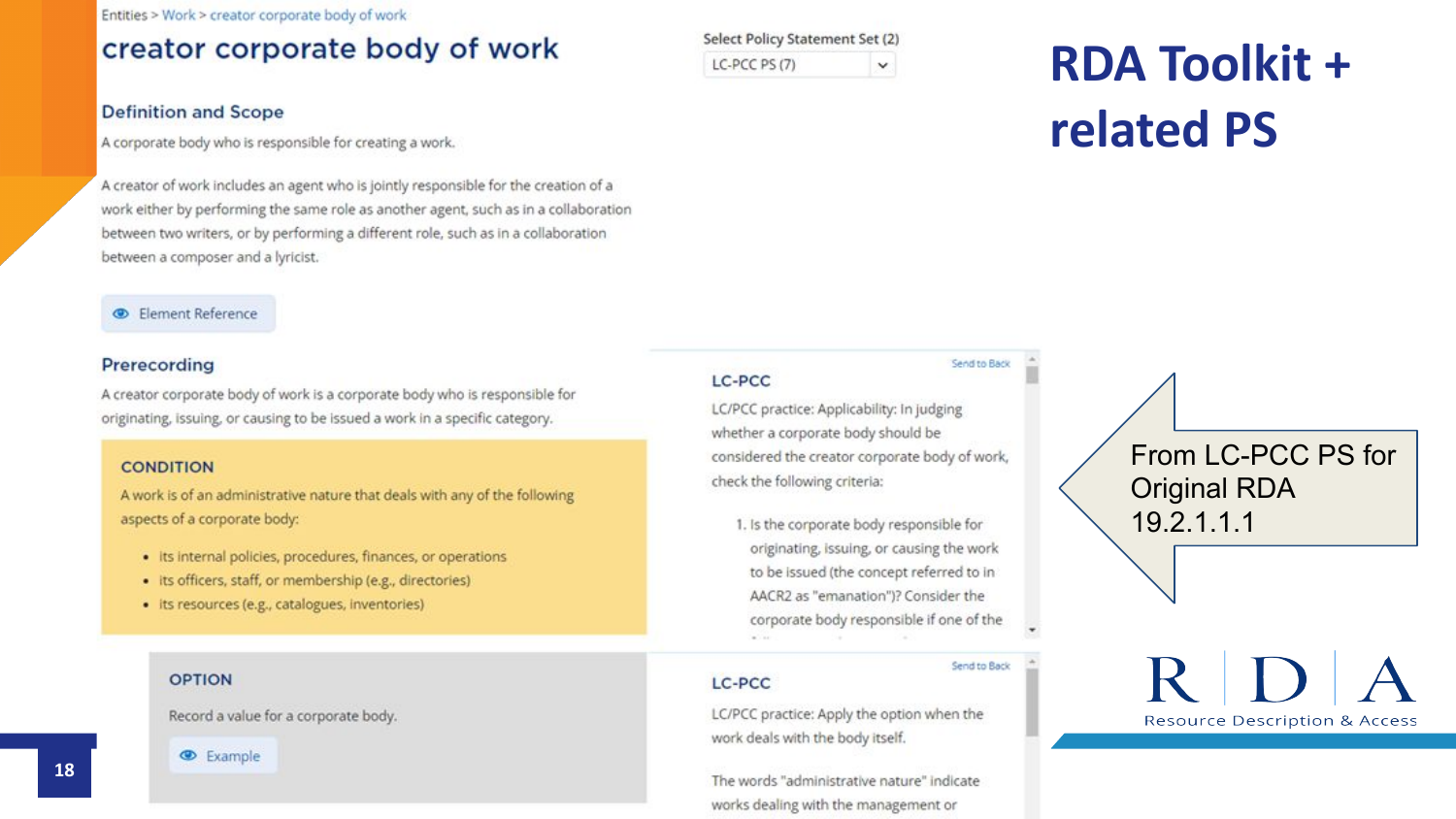### Resources

- Community resources
	- New and to be decided
	- What does it mean to CEAL community?

**GUIDANCE** POLICIES **RESOURCES** Glossary le To RDA Toolk **Vocabulary Encoding Schemes** Community resources **Community refinements Revision History Community vocabularies Original Toolkit** AACR<sub>2</sub> Don't Have

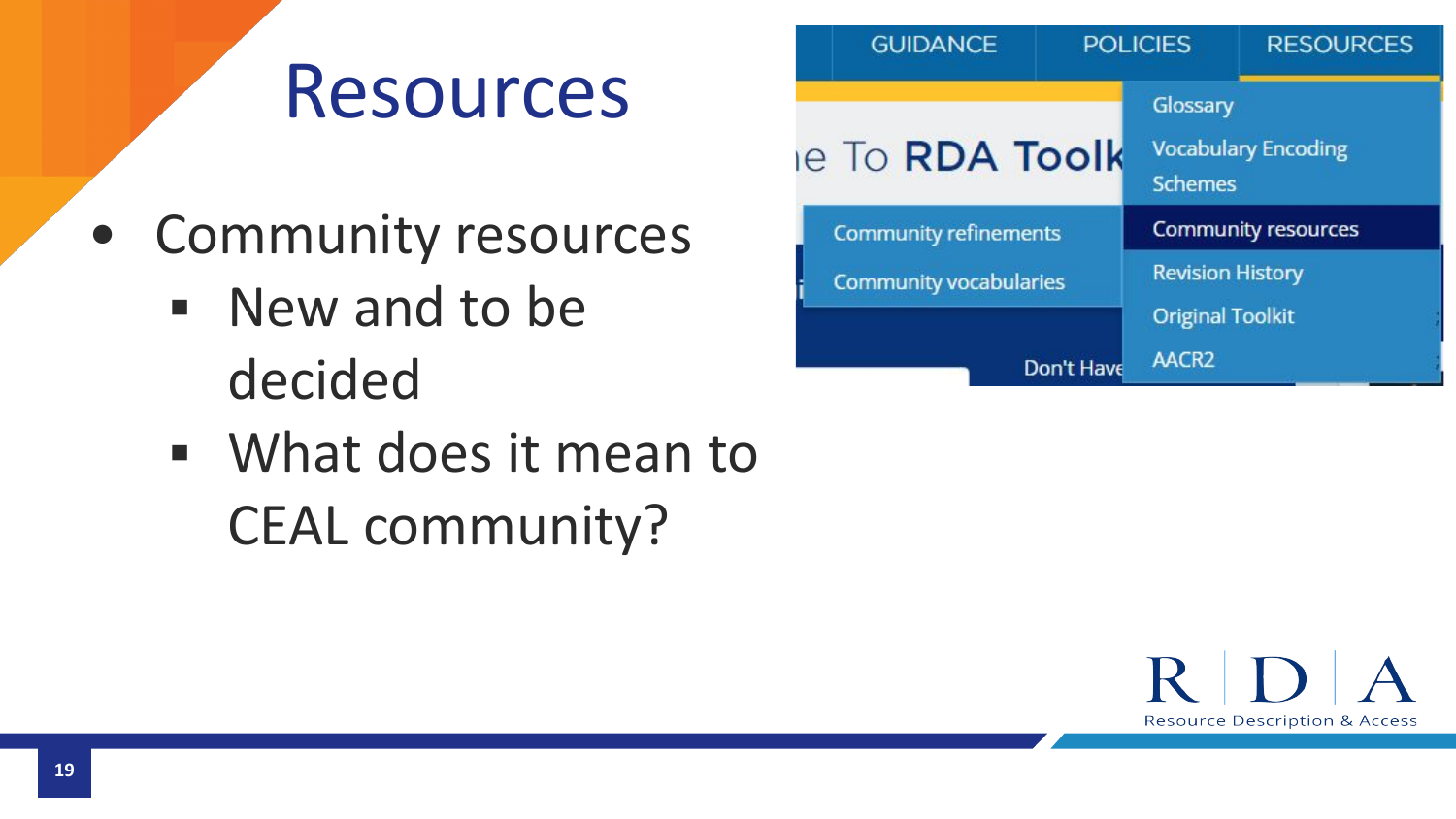# Application profiles

- Guidance > [Application profiles](https://access.rdatoolkit.org/Guidance/GuidanceById/2f2f8910-be03-4903-ae13-e986929fc14f)
- An *application profile* specifies the entities, elements, and vocabulary encoding schemes that are expected in a set of metadata that meets the functions and requirements of an application that uses the metadata.
- An RDA application profile limits the specification to RDA entities, elements, and compatible vocabulary encoding schemes. An RDA application profile specifies:
- Application profiles in RDA toolkit
	- RDA specifies basic application profiles for resource entities in the guidelines for [Minimum description of a resource entity](https://access.rdatoolkit.org/Guidance/Index?externalId=en-US_ala-f4fb013b-b64e-37b1-902c-561d27b1e832) and [Coherent description of an](https://access.rdatoolkit.org/Guidance/Index?externalId=en-US_ala-a346012c-977a-3e23-b4dc-5ff172928f33) [information resource](https://access.rdatoolkit.org/Guidance/Index?externalId=en-US_ala-a346012c-977a-3e23-b4dc-5ff172928f33). These can be elaborated by policy statements.

**Resource Description & Access** 

**20**

•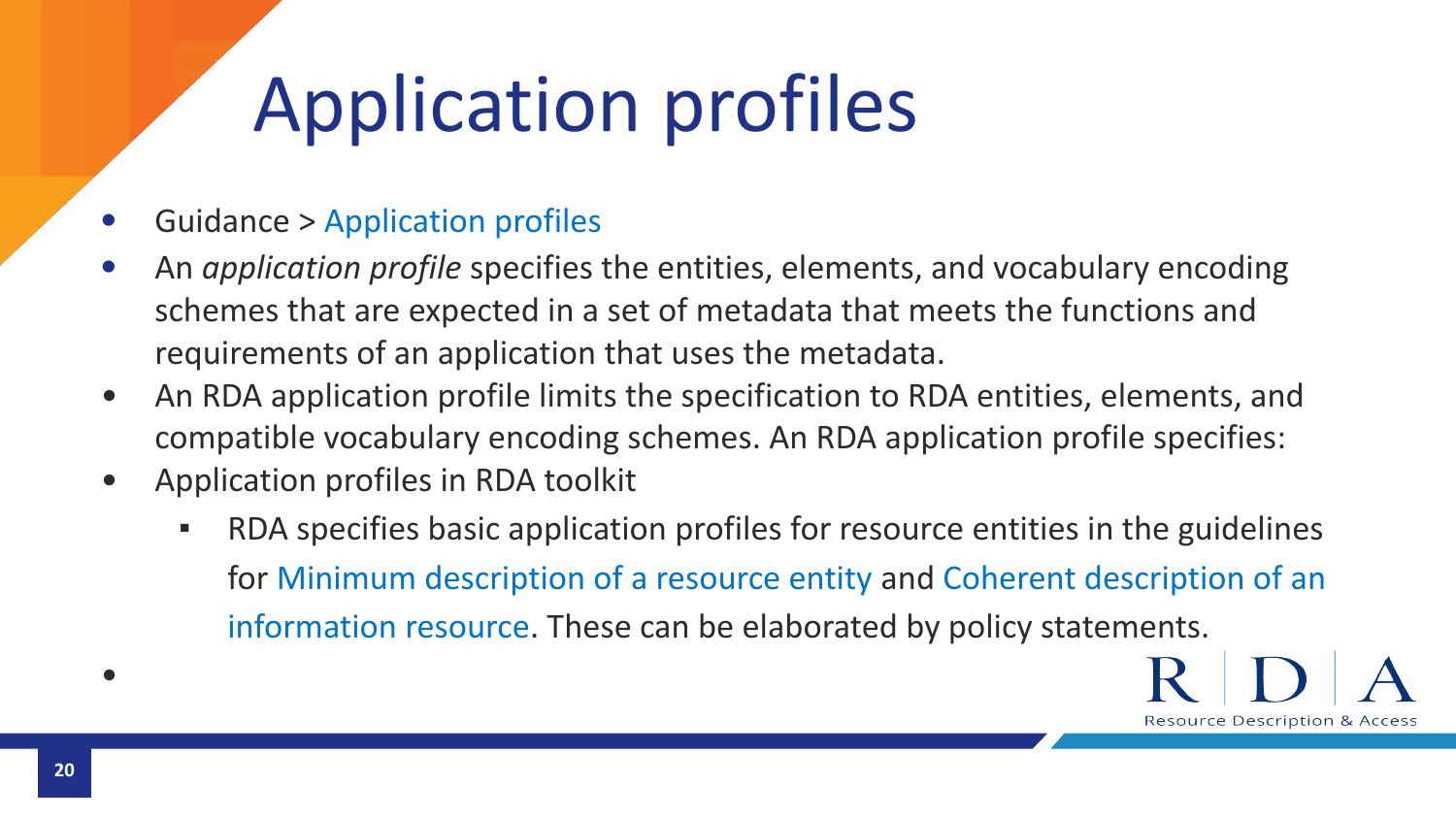# Application profiles for linked data

- The [RDA registry](http://www.rdaregistry.info/) provides IRIs for every RDA entity, element, vocabulary encoding scheme, and vocabulary term.
- Registry IRIs may be used in an application profile for linked data created in [Resource description framework \(RDF\).](https://www.w3.org/RDF/)

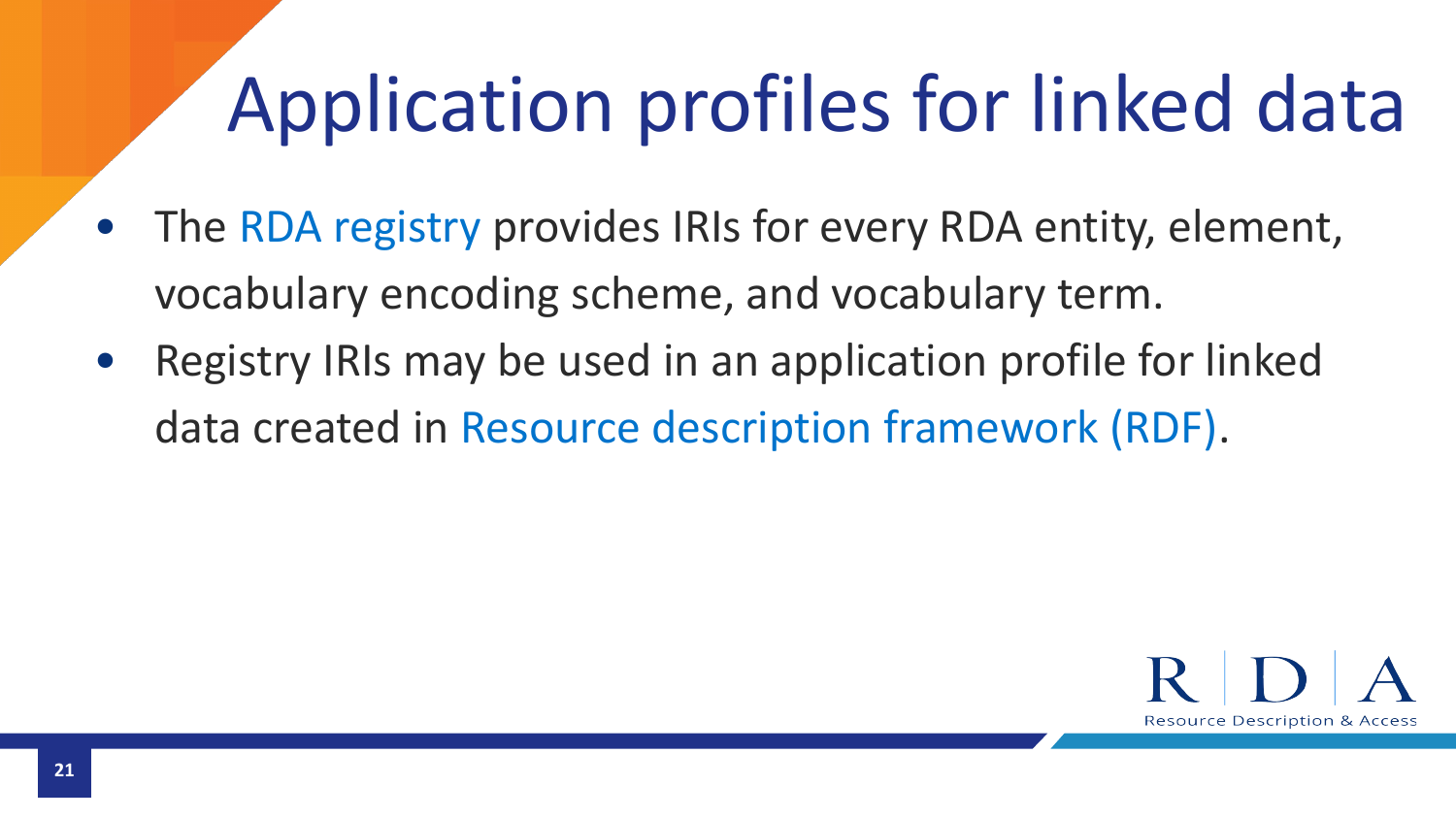## Implementation scenarios

### Guidance > [RDA implementation scenarios](https://access.rdatoolkit.org/Guidance/GuidanceById/6fbeed73-2c8f-4c6c-a7af-2431de6bcc51)

There are many database structures that are suitable for storing and supplying RDA data. The scenarios described below illustrate the range of potential configurations of RDA data and reflect the distinct structures that are commonly used for library and cultural heritage metadata.

- [Scenario A: Linked open data](https://access.rdatoolkit.org/Guidance/Index?externalId=en-US_topic_hfh_gkp_sjb#section_rdaId_section_a1m_hlp_sjb)
- [Scenario B: Relational or object-oriented data](https://access.rdatoolkit.org/Guidance/Index?externalId=en-US_topic_hfh_gkp_sjb#section_rdaId_section_qrm_qlp_sjb)
- [Scenario C: Bibliographic/authority data](https://access.rdatoolkit.org/Guidance/Index?externalId=en-US_topic_hfh_gkp_sjb#section_rdaId_section_azd_ylp_sjb)
- [Scenario D: Flat file data](https://access.rdatoolkit.org/Guidance/Index?externalId=en-US_topic_hfh_gkp_sjb#section_rdaId_section_zs3_fmp_sjb)

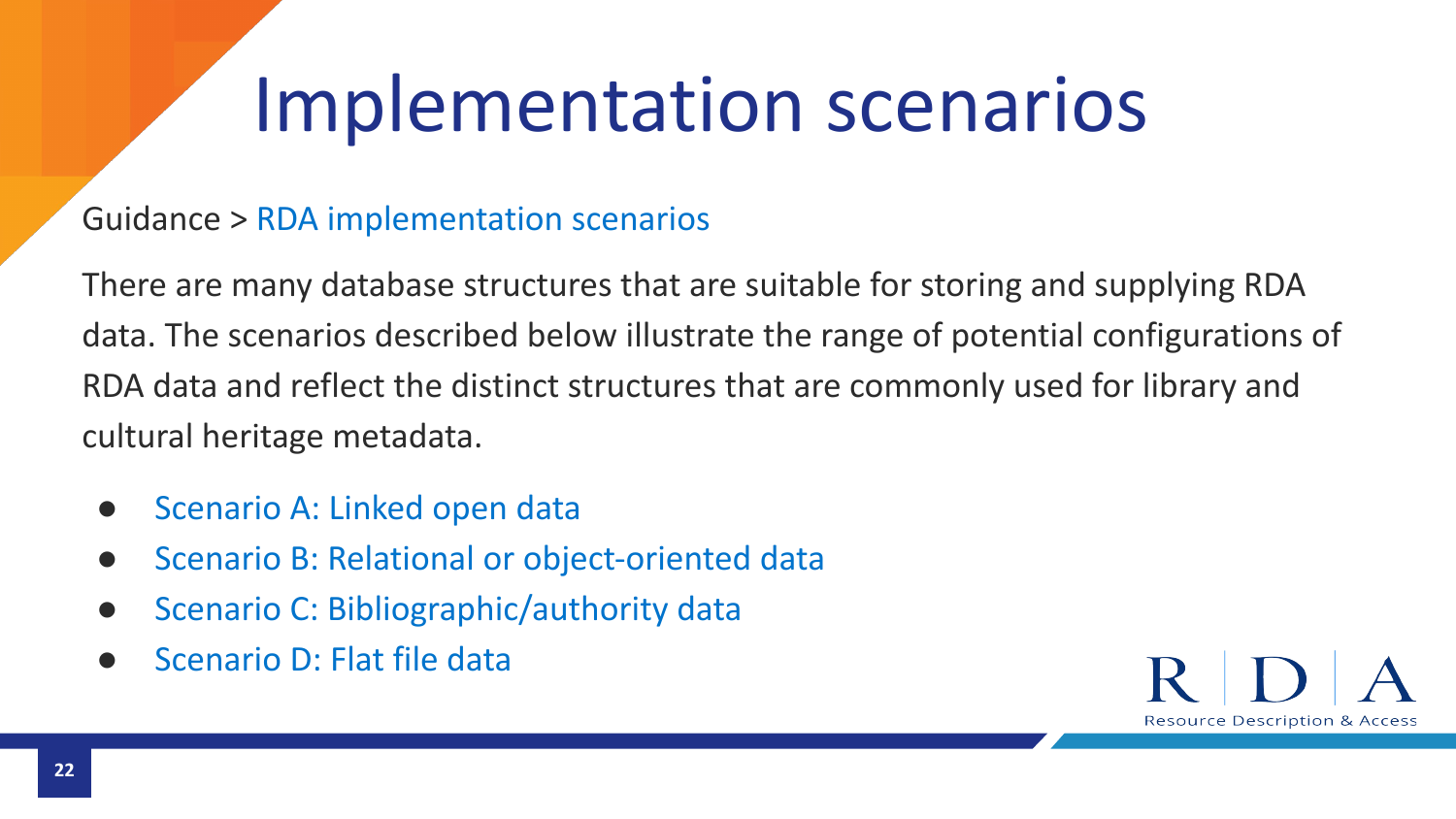# Community update:

# PCC RDA Test

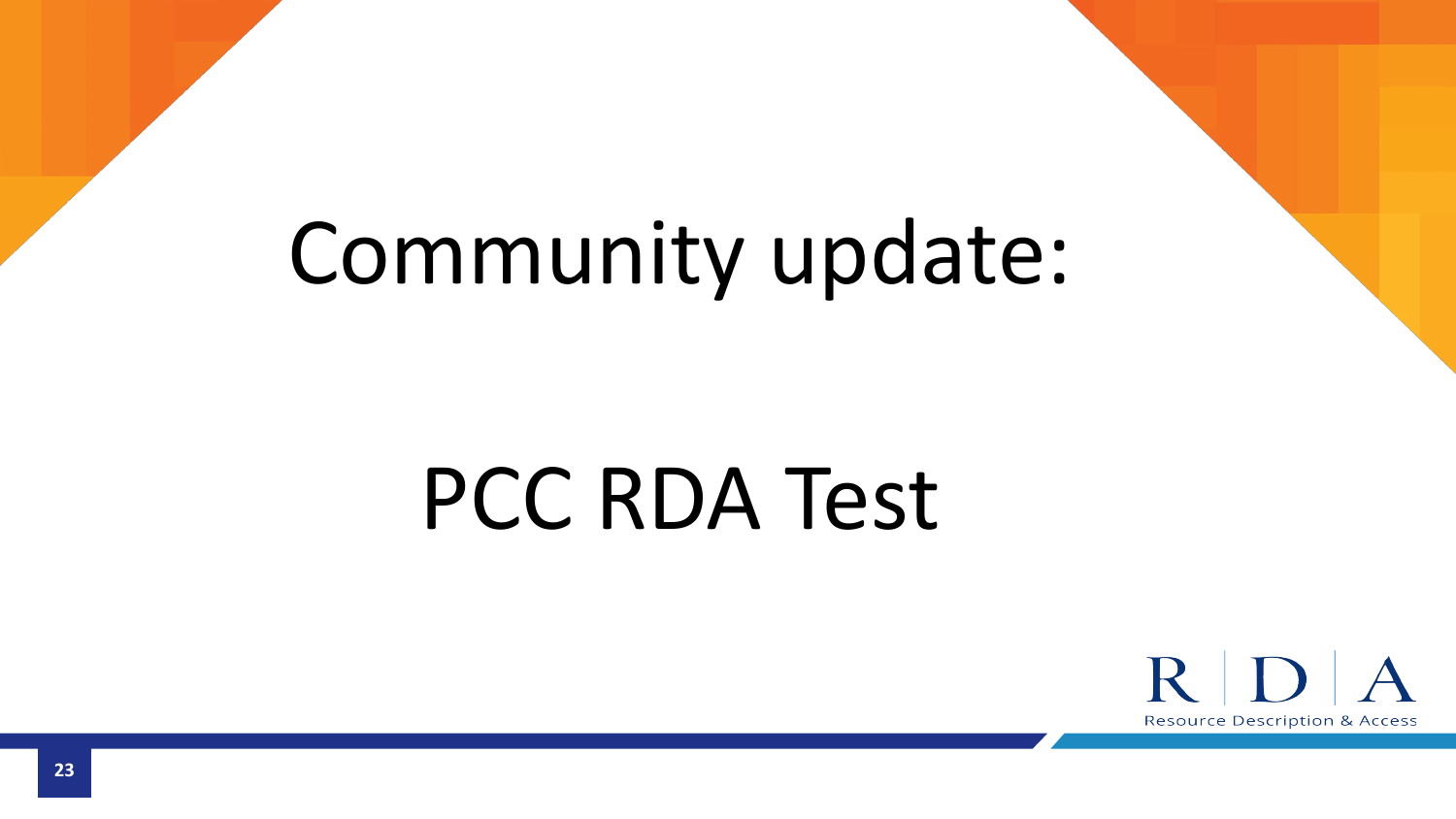## PCC RDA Test

- [PCC RDA Communications Committee](https://www.loc.gov/aba/pcc/rda/communications-committee/)
	- [Feedback Form](https://docs.google.com/forms/d/e/1FAIpQLSdSXHgduC1TnjXS7ERb0ggGyaIr3Z5xVeqUWyQ2fzEHioQR_w/viewform)
	- **[Public Tracking Spreadsheet](https://docs.google.com/spreadsheets/d/1vDPelYCMCtdEc4iahZ0bx_9r7AoH1B6boi_yAflvJ-8/edit#gid=0)**
- [Task Group to Test the Official RDA Toolkit](https://urldefense.com/v3/__https:/www.loc.gov/aba/pcc/taskgroup/Test-Official-RDA-Toolkit-charge.pdf__;!!IBzWLUs!Be29IQJT5LFU9SUKSMsDu0cO_ucORjKdSQqxPzIu0I838oKGAjdmzrkyqtKG4d4$) (charge, Feb. 2022)
- Test
	- **Official RDA Toolkit**
	- **LC-PCC Policy Statement**
	- **LC-PCC RDA Narrative Metadata Guidance Documentation** 
		- PCC won't implement before October 2022.

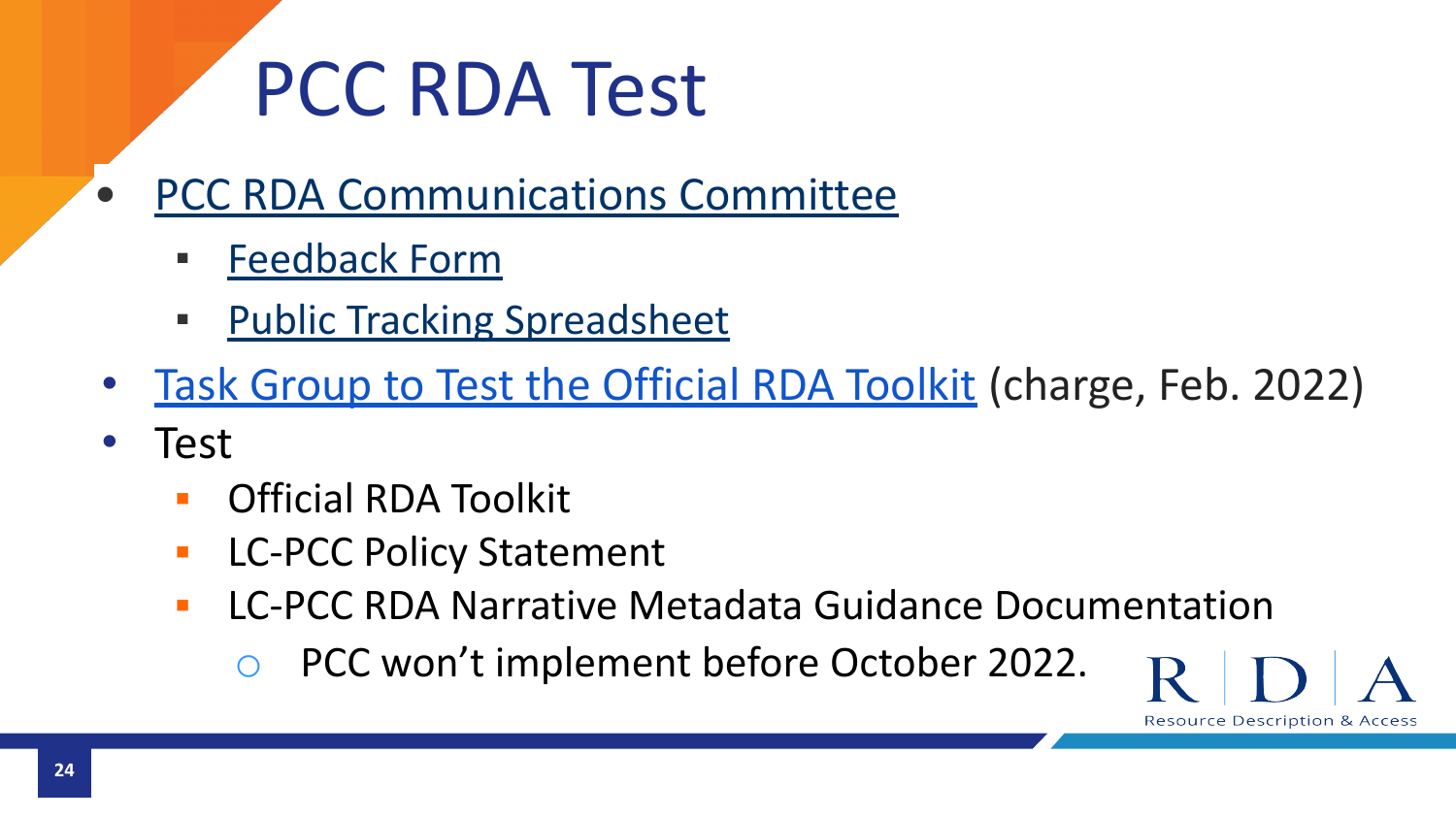### Example: major changes requiring a new serial work

- **Official RDA Toolkit:** Entity & Guidance
	- **Entity: [Work. Entity boundary](https://access.rdatoolkit.org/en-US_ala-c3e1fff8-0a79-35c6-bee1-39b6b4c9ed35/p_ssl_3dy_hmb): conditions and options**
	- **[Guidance > Entity boundaries](https://access.rdatoolkit.org/en-US_topic_g34_ppn_ylb)**
	- [Guidance > Diachronic works. Transformation boundaries](https://access.rdatoolkit.org/en-US_ala-443c463e-b075-3e6a-9377-eb230c6b8281/section_od1_54p_vdb) (also known as WEM lock): conditions and options

**Resource Description & Access** 

- **LC/PCC PS:** follow LC-PCC PS for the OPTIONS to create a new Work under the following **Entity boundary CONDITION**
- **RDA Narrative MGD** (Metadata Guidance Documentation)
	- **[Serial Work and Integrating Work Decisions](https://loc.gov/aba/rda/mgd/mg-serialsDecisions.pdf)**
	- [Relationships WEMI-WEMI](https://www.loc.gov/aba/rda/mgd/relationships/mg-relationshipsWEMIWEMI.pdf)

**25**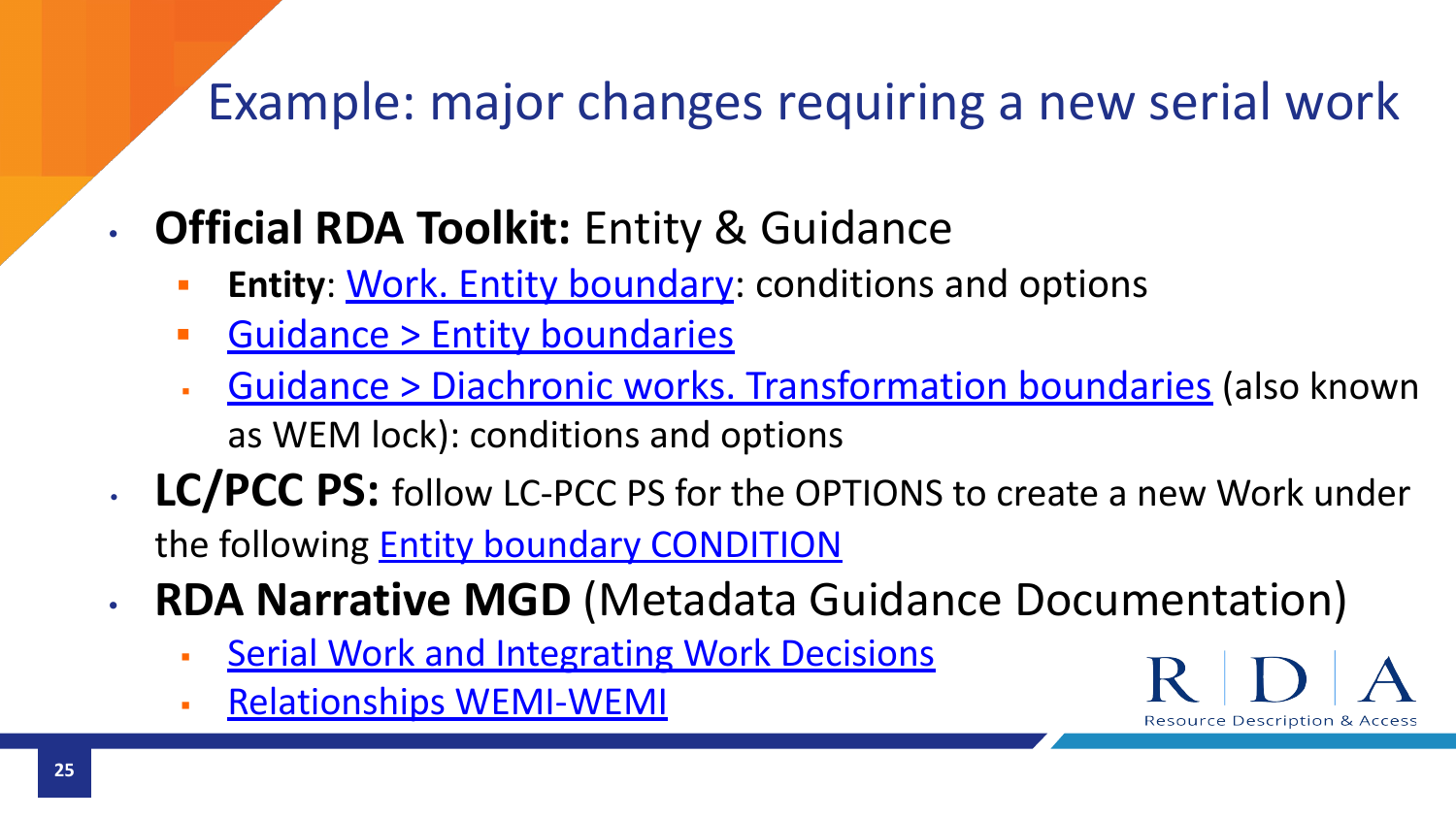### Example: major changes requiring a new serial work (2)

### • **LC/PCC Practice**

- When deciding to update an existing Work or create a new Work, compare the title on that issue or part to the title proper in the MARC 245 field in the serial bibliographic record and not against the variant titles in the MARC 246 fields.
- **CONSER Cataloging Manual,** Module 16.2.

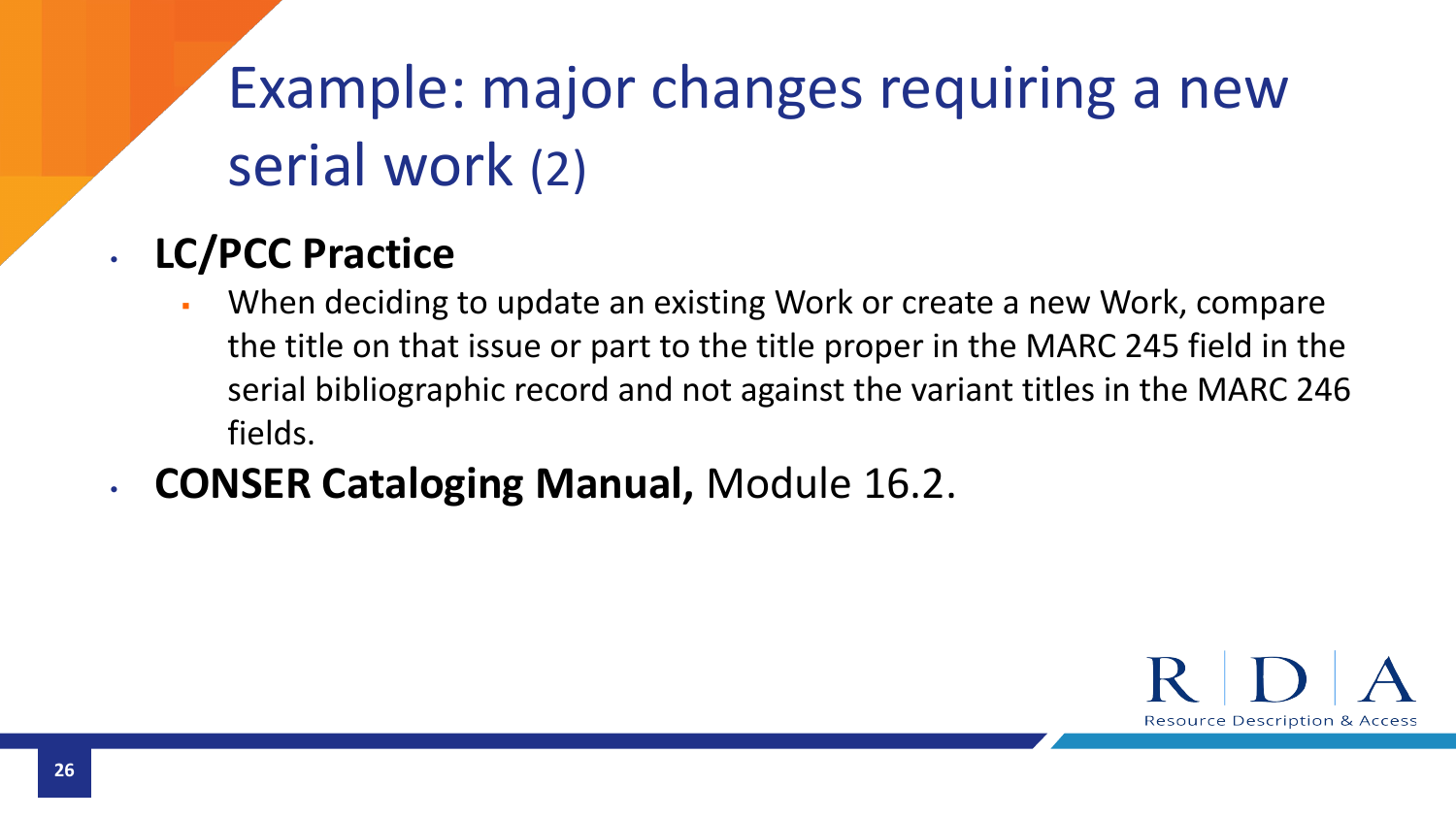# A new serial work: relationships

### **MARC**

245 04 **\$a The Academy of Management journal**.

785 0**1 \$t Academy of Management review** 

245 04 \$a **The Metal worker, plumber, and steam fitter.** 785 0**5 \$t Sheet metal worker**

### **BIBFRAME or RDA/RDF**

*BIBFRAME ontology The Academy of Management journal*  "**[continued in part by](http://id.loc.gov/ontologies/bibframe/continuedInPartBy)**" *Academy of Management review*

*RDA/RDF property The Metal worker, plumber, and steam fitter*  "**[is absorbed in part by"](http://www.rdaregistry.info/Elements/u/#P60248)** *Sheet metal worker*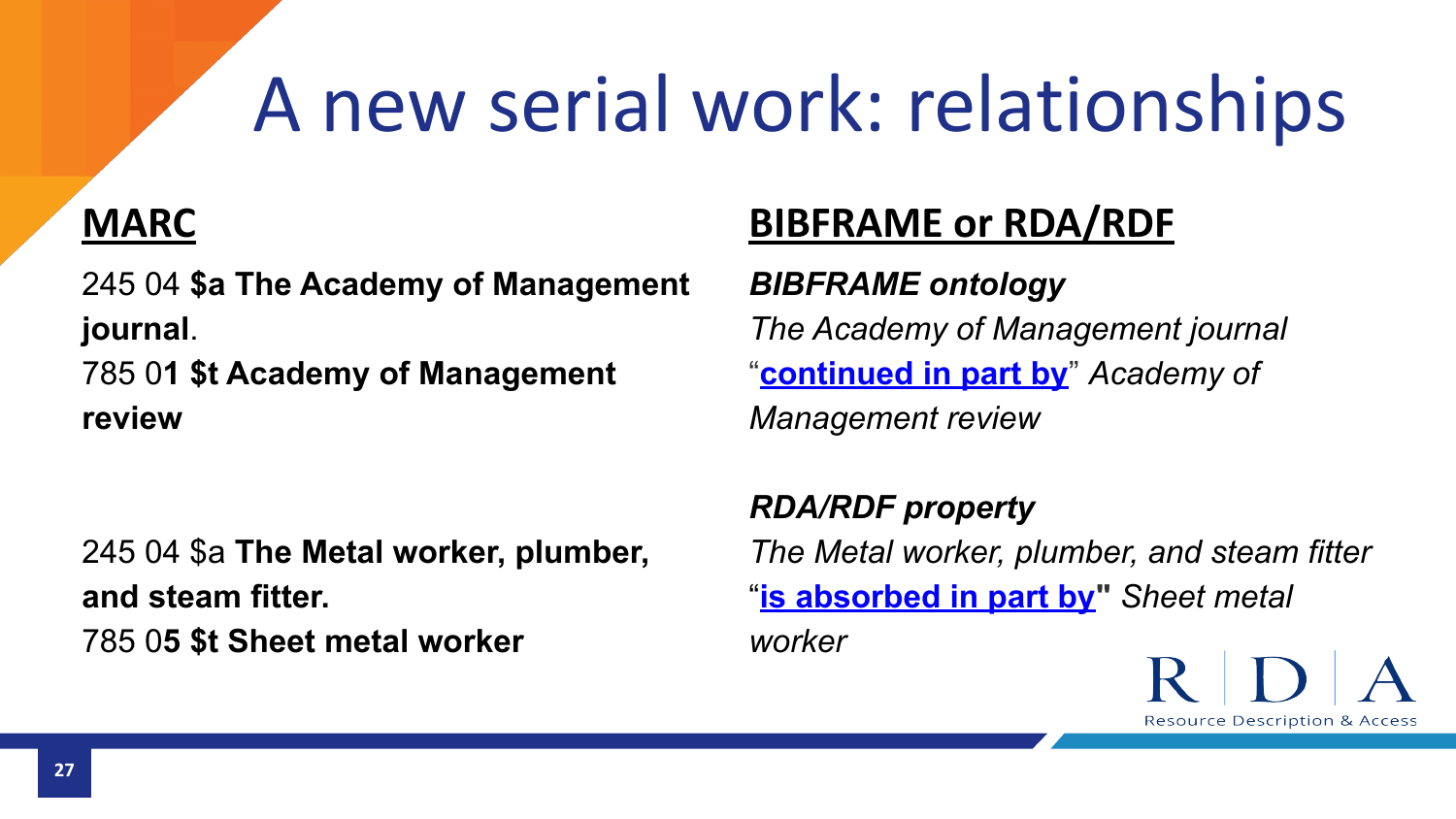Example: Regular-print reprints of serials [MGD WEMI-WEMI](https://www.loc.gov/aba/rda/mgd/relationships/mg-relationshipsWEMIWEMI.pdf), [CCM17.7,](https://www.loc.gov/aba/pcc/conser/word/Module17.docx) [CEG-L4](https://www.loc.gov/aba/pcc/conser/CEG/AppendixL4.pdf)

### **MARC**

245 10 故宮週刊. 245 10 Gu gong zhou kan.

775 08 \$i **Reproduction of**: \$t 故宮週 刊 775 08 \$i **Reproduction of**: \$t Gu

gong zhou kan

### **BIBFRAME**

<bf:Title >

<bf:mainTitle >Gu gong zhou kan</bf:mainTitle> <bf:mainTitle **xml:lang**="zh-hani" >故宮週刊</bf:mainTitle> </bf:Title>

<bflc:relationship> <bflc:Relationship> <bf:relatedTo> <bf:Instance> <bf:Title> <bf:mainTitle>Gu gong zhou kan</bf:mainTitle> <bf:mainTitle **xml:lang**="zh-hani" >故宮週刊</bf:mainTitle>

 <bflc:relation> <bflc:Relation rdf:about=["http://id.loc.gov/entities/relationships/reproductionof"](http://id.loc.gov/entities/relationships/reproductionof)> <rdfs:label>**Reproduction of**</rdfs:label> </bflc:Relation> </bflc:relation>

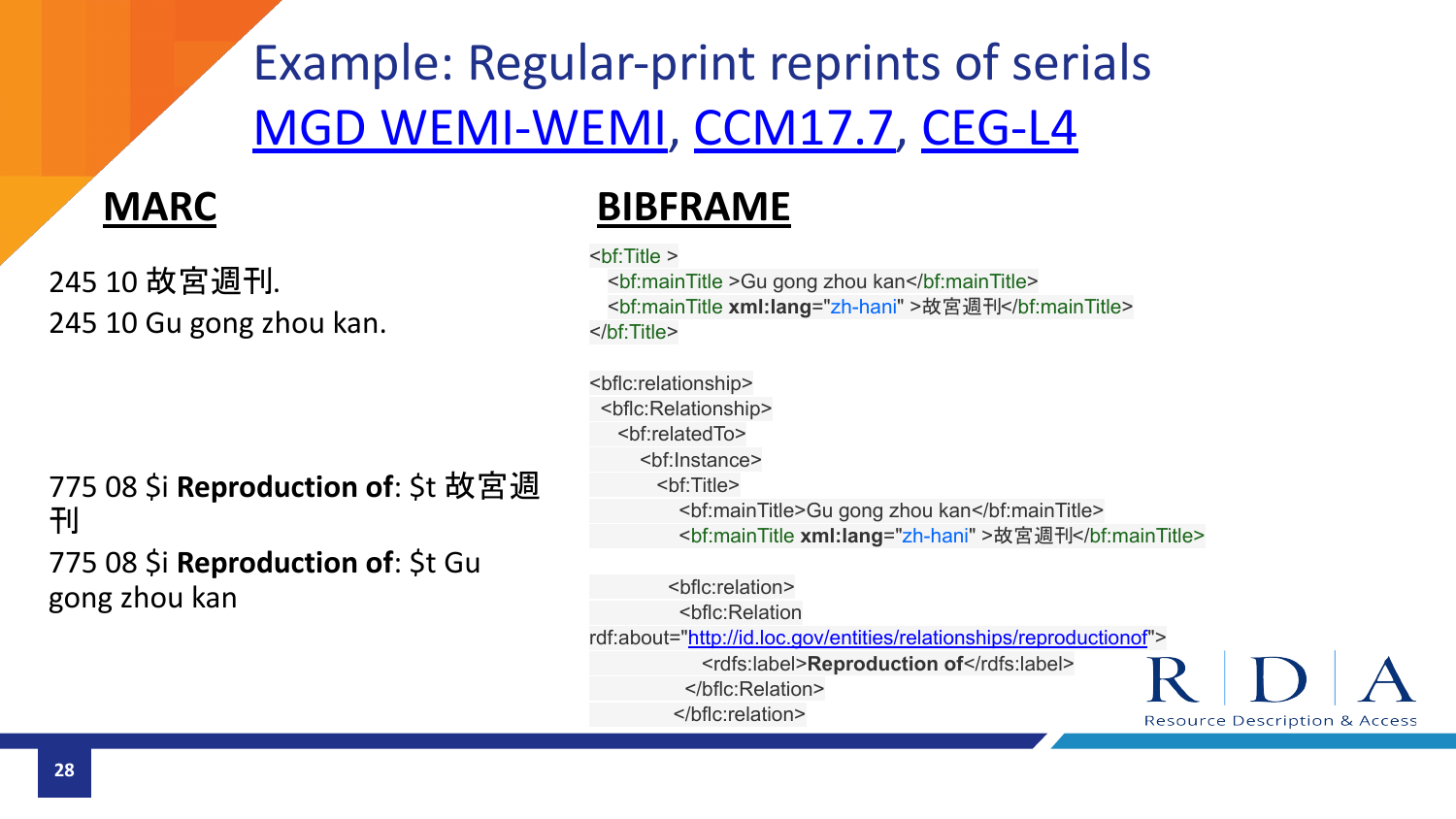### ● Welcome CEAL colleagues to participate in PCC RDA test.

- Provide your feedback concerning the Official RDA Toolkit, LC-PCC Policy Statements and Metadata Guidance Documentation.
- Let's think globally and act locally!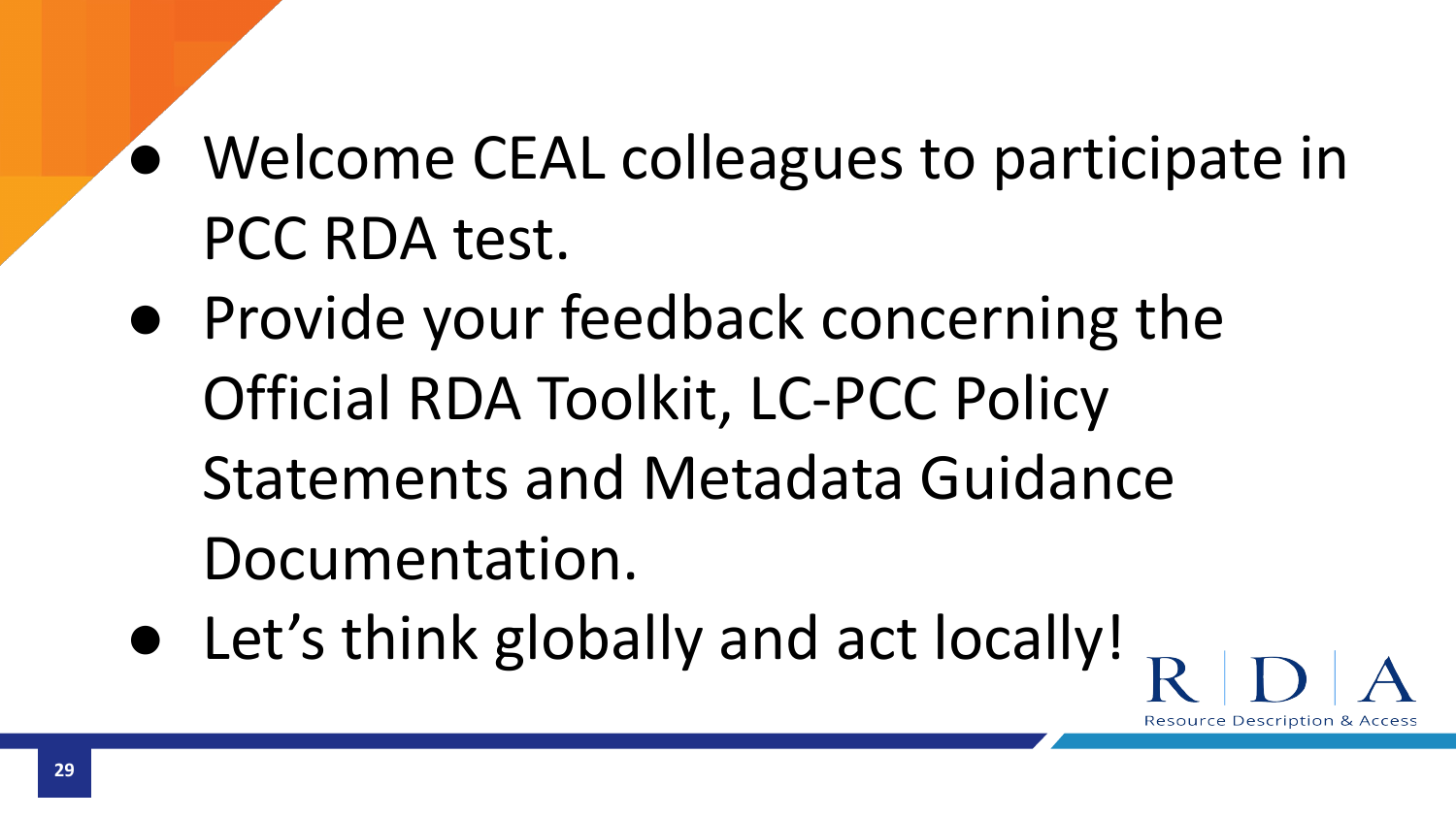## References

- **[RSC presentations](http://www.rda-rsc.org/rscpresentations)** 
	- **EXAM** Kathy Glennan, [Getting ready to use the new RDA](http://www.rda-rsc.org/sites/all/files/Glennan%20Getting%20ready%20to%20use%20RDA%20RAILS%20Nov%202021.pdf) (11/21)
	- **Elesa Sze, [Getting a handle on concepts and jargon in](http://www.rda-rsc.org/sites/all/files/Sze%20Getting%20a%20handle%20on%20concepts%20Feb%202022.pdf)** [the new RDA](http://www.rda-rsc.org/sites/all/files/Sze%20Getting%20a%20handle%20on%20concepts%20Feb%202022.pdf) (2/22)
	- **Entiaby Boundaries: Fixed or Fluid? Boundaries: Fixed or Fluid?** (11/21)
	- **EXPLESS** Parent, [Application Profiles: A Deeper Dive](http://www.rda-rsc.org/sites/all/files/Parent%20Application%20Profiles%20a%20deeper%20dive%20March%202022.pdf) [\(and how not to drown\)](http://www.rda-rsc.org/sites/all/files/Parent%20Application%20Profiles%20a%20deeper%20dive%20March%202022.pdf) (3/22)